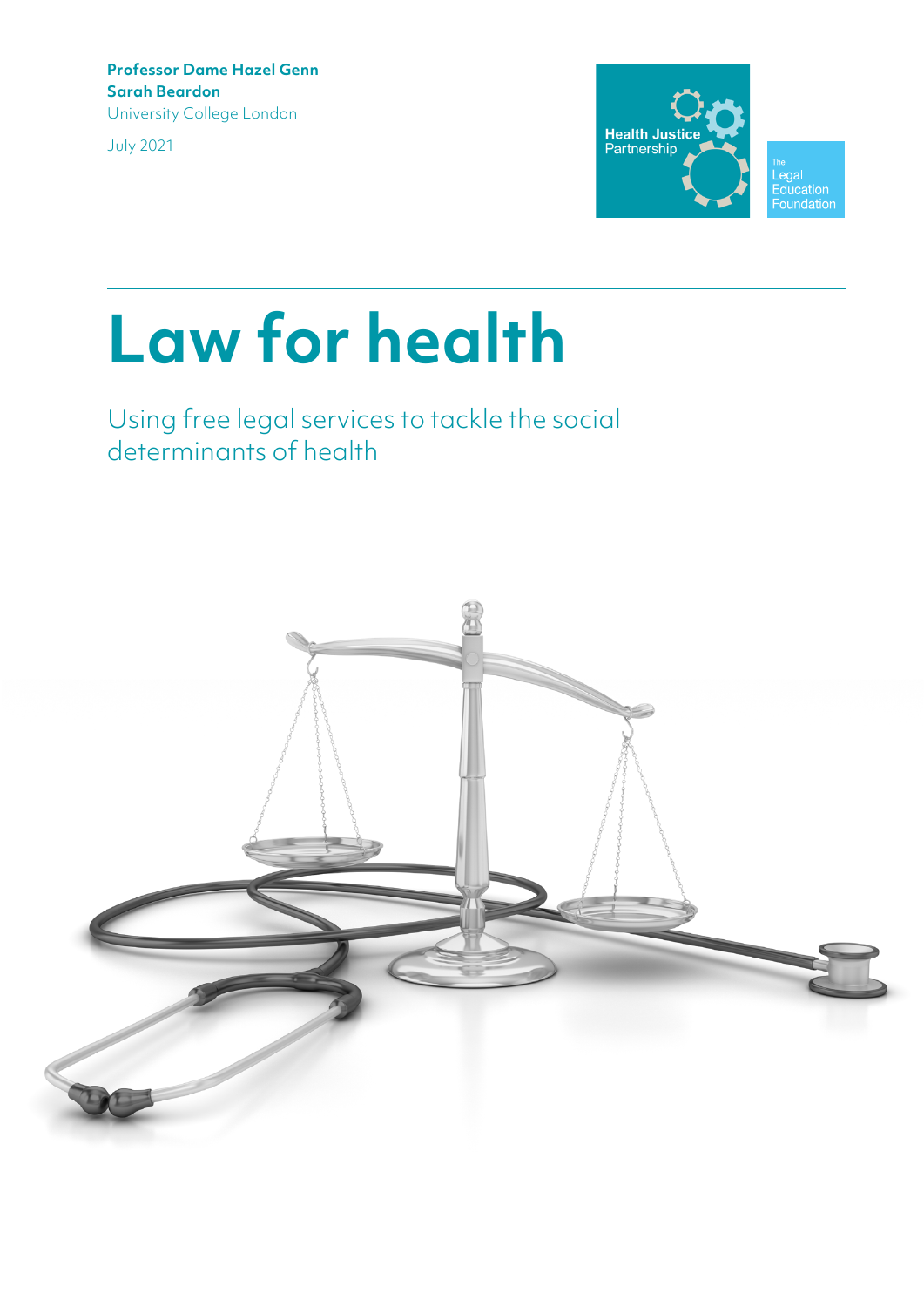## **Contents**

- 1 **Foreword**
- 2 **Executive summary**
- 3 **Social welfare legal issues and health**
- 4 **Health Justice Partnership as a health intervention**
- 6 **The evidence on Health Justice Partnership**
- 9 **Health Justice Partnerships in England and Wales**
- 10 **What makes a successful Health Justice Partnership**
- 12 **Now is the time for strategic development**
- 15 **Case study**
- 20 **Bibliography**

#### **Acknowledgements**

We are grateful to Professor Martin Marshall who worked with Professor Genn on the development of the Health Justice Partnership with the Liberty Bridge Road General Practice in Stratford and his colleagues Dr Mike Jones, Dr Mark Perrera, Sara Ibrahim, and Shibbir Ahmed.

Many thanks to staff at the UCL Centre for Access to Justice who helped set up the Liberty Bridge Road health justice partnership and to the Centre staff who continue to provide free legal services to the community in Stratford: Shiva Riahi, Alice Scott, Rachel Knowles, Paul Heron, Catriona Macdonald, Jacqui Kinghan, Klara Holdstock, Sarah Joy, Michael Marshall, Shang-Chin Lai, Clara Fuhg, Thul Khan, Jennifer Akinola, and, of course, all of our amazing student volunteers. The Centre's activities have been made possible by the continuing support of UCL senior leadership and generous donations from UCL alumni, to whom we are most grateful.

We are grateful to Dr Matthew Appleby who worked closely with the Access to Justice team on setting up the Stratford health justice partnership and developed the original research and ethics protocol for the project evaluation. We would also like to thank the following for their advice and guidance: Charlotte Woodhead, Mavis Maclean, Professor Rosalind Raine, Silvie Cooper and from UCL Health of the Public, Professor Dame Anne Johnson and Professor Graham Hart.

The Legal Education Foundation has supported our work over several years, including our research, advocacy, international workshops, mapping of Health Justice Partnerships in England & Wales and development work on a national strategy for integrating health and free social welfare legal services. We would like to pay tribute to Matthew Smerdon, Natalie Byrom and Jake Lee for their vision, wise guidance and enthusiastic commitment to the development of our work in the health justice field.

Finally, many thanks to Tammy Boyce for the additional strength and experience she has brought to our activities and, in particular, her contribution to the drafting of this report.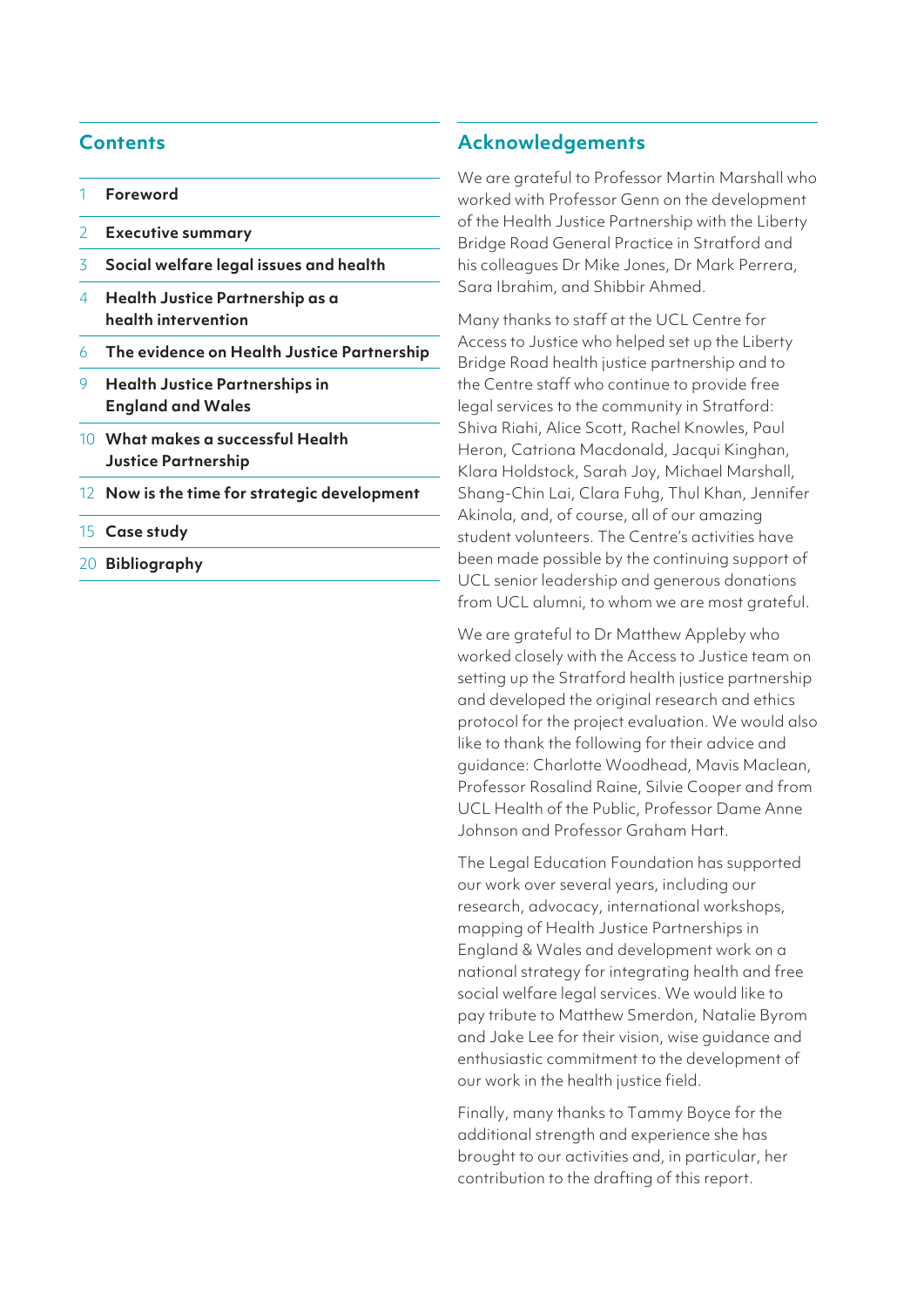# **Foreword**



The social determinants of health have achieved international prominence as a vital area of multidisciplinary practice and research. As a foundation focused on the role of law as a tool

for positive change, we have had a long standing interest in how free legal services can play their part in tackling social determinants and reducing health inequalities or, as current policy might frame it, in supporting 'levelling up'.

The relevance and importance of the link between free legal services and health is recognised in many places. Long-standing and inventive collaborations exist in primary and secondary healthcare, but they have, in the main, yet to make the transition from local, regional or pilot approaches to mainstream, system-wide practice. The exception in the UK is Scotland, which has shown the way in integrating welfare rights support into primary care. The Legal Education Foundation's strategy in this field has consciously moved to supporting the integration of models and approaches into health systems and structures, with particular focus on mental health and employment, maternity services, dementia, and palliative care. Integration in other areas, such as cancer care, is already much further advanced. There is a huge prize; to harness the potential for legal tools and strategies specifically and systematically to improve people's health.

It is a complete privilege to be working with Professor Dame Hazel Genn and her team on this agenda. They are ideally placed to take this work forward, making links with others in the four nations of the UK and beyond to develop this as an important global movement. Integrating Law for Health into the agenda for UCL's new Centre for the Health of the Public is a hugely exciting step, emphasising the salience of law and free legal services to improving health for all. Professor Genn has demonstrated throughout her pioneering career on law and social justice how she is uniquely skilled at engaging audiences and helping to make these links. Her work has helped practitioners, researchers and policy makers to understand the role of law in areas such as improving income and social protection, accessing education and care services, addressing unemployment and job insecurity, improving working conditions, improving housing and tackling discrimination - the everyday work of the social welfare lawyer. These may not be the areas that health specialists immediately think of when considering law and health, but they have huge potential in the health field, where the resolution of legal problems can address the upstream causes of downstream health problems via the interconnections between deprivation, poor health, and health inequalities.

While we are interested in strategic and systemic progress, the reasons for this are local and human. There are people being looked after within health services, or people who will need to draw on health services when they become ill, for whom approaches to integrate access to free legal help can make the difference. The intense pressures on health systems are well recognised. Seeking to work with health audiences to take up these approaches is not to add to these pressures but to harness a set of skills and tools that can reduce them, either by addressing issues before they escalate into more complex health problems, or by playing an integrated role in health and care services when people need them. The impacts of Covid-19 on deprivation and health inequalities make this work even more urgent.

#### **Matthew Smerdon**

The Legal Education Foundation

**The social determinants of health have achieved international prominence as a vital area of multidisciplinary practice and research.**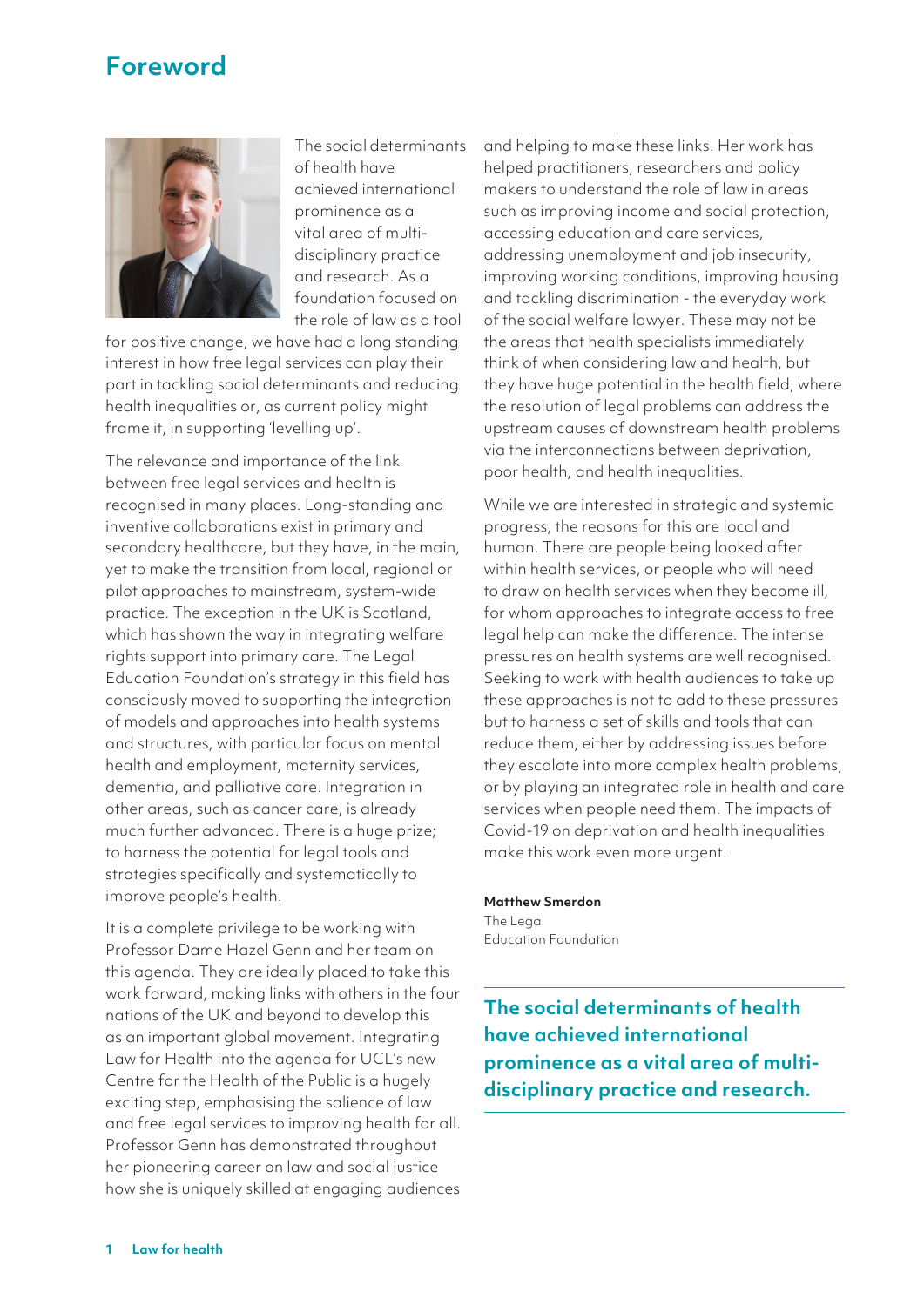# **Executive summary**

Social welfare law provides individuals with basic rights in matters of everyday life. It governs entitlements to state benefits and public housing, management of personal debt, fair treatment in employment, access to education and community care, among other issues. Social welfare legal issues predominantly affect low income and disadvantaged groups, and have a harmful effect on mental and physical health. They therefore contribute to health inequalities. The Covid-19 pandemic has increased the urgency of action on health inequalities and highlighted the centrality of social and economic circumstances.

Providing legal assistance in healthcare settings, such as through Health Justice Partnerships, aims to reach people in need, address social determinants of health, support the wellbeing of individuals and provide support to health services. This report introduces and summarises the concept of Health Justice Partnerships and presents findings of a research project conducted at UCL exploring the experiences of clients and GPs in relation to a primary care-based legal advice clinic.

In the UK, Health Justice Partnerships have existed for many years, often as time-limited projects or pilot interventions. Evidence from the UK and around the world shows that they can achieve important benefits for individuals, organisations and communities.

Cross-sector collaboration has become a policy focus in both the health and legal fields, laying the foundations for growth in this area. Health Justice Partnerships depend on collaborative working between health and legal teams. Both the NHS and the Ministry of Justice support this approach, through Integrated Care in the NHS and integrated and accessible legal support hubs. These national cross-sector coordination initiatives are much needed to encourage local services to better tackle the social determinants of health.

Health Justice Partnerships have the potential to mitigate health inequalities, improve the effectiveness of service delivery and improvements in how law is implemented locally and nationally.

**Health Justice Partnerships are practitioner-led collaborations between free social welfare legal services and healthcare services to better address the health-harming unmet legal needs of patients.**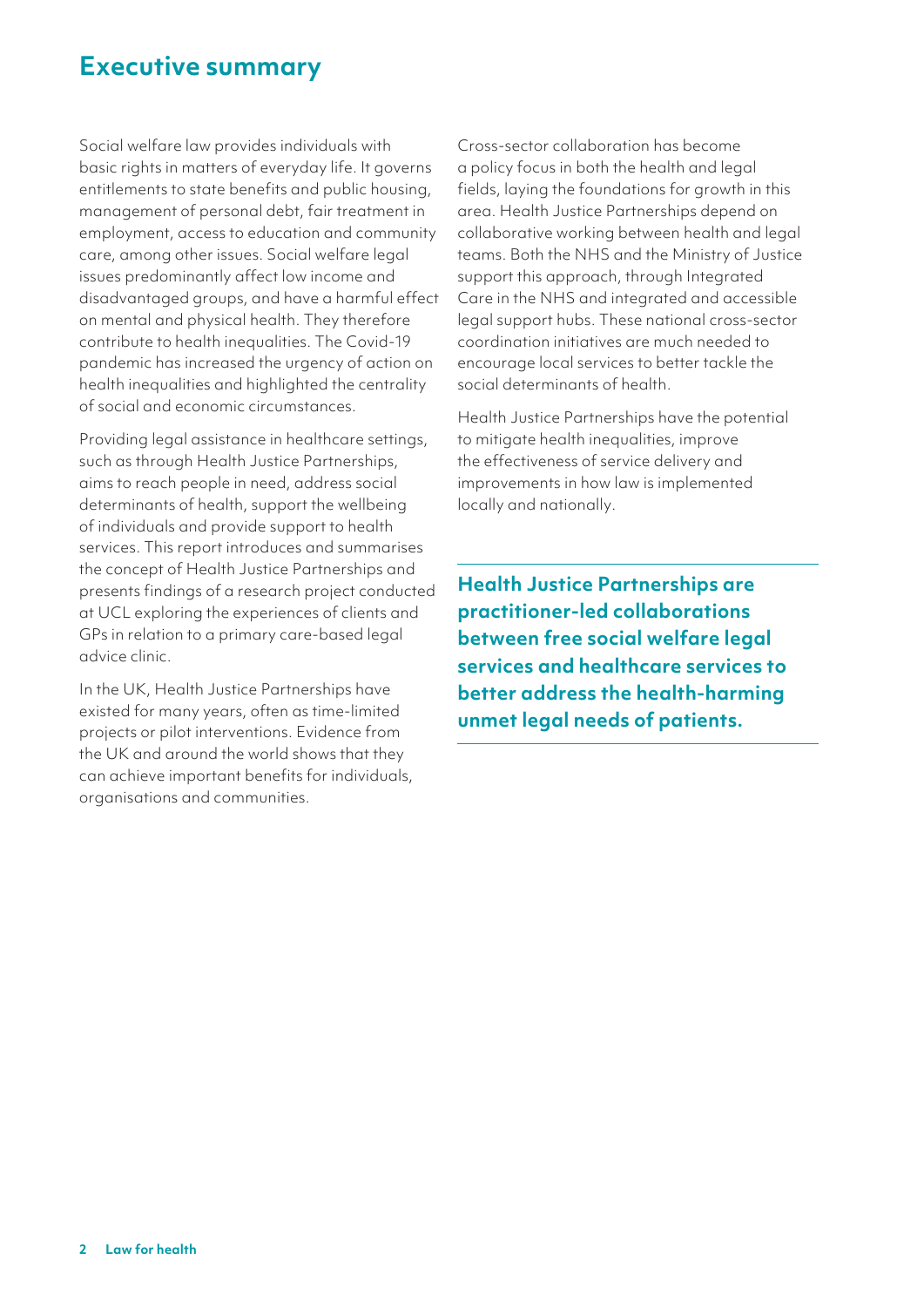# **Social welfare legal issues and health**

Law is arguably one of the most important social determinants of health, critically influencing the framework in which individuals and populations live, face disease and injury and eventually die. Social welfare law provides protective rights and entitlements to shield the vulnerable from most of the factors known to harm health and well-being (1). Legal practitioners work across the entire range of social determinants to mitigate negative health impacts including low income, inadequate housing, homelessness, access to educational opportunities, employment security, family breakdown, discrimination, domestic and elder abuse.

Social welfare law provides individuals with basic rights in matters of everyday life. It governs entitlements to state benefits and public housing, management of personal debt, fair treatment in employment, access to education and community care, among other issues (2). However, many people do not access the benefits and support they are entitled to by law (3). People may not know where or how to obtain help. Legal advice can be costly and while free sources of legal advice and assistance are available in the community they may be difficult to access and under-resourced (4); the stigma associated with some welfare issues can also discourage people from seeking support, or they may be hindered by poor health (5 ,6 ,7). The inability to access critical services and benefits to which people are legally entitled is often referred to as 'unmet legal need' or 'lack of access to justice.'

Social welfare legal problems are not evenly distributed in the population, but occur more commonly among low income groups and people who are vulnerable to social exclusion, including those with long term limiting illnesses, disabilities and mental health challenges (8, 9). Legal problems also have significant negative impacts on health, leading to stress-related illnesses and physical ill health conditions (10). These negative health consequences may occur through psychosocial pathways and the effects of chronic stress (11). This relationship highlights how legal problems contribute to the cycle of deprivation and poor health, adding to the entrenchment of health inequalities. Legal problems can increase health service workloads through people seeking help from healthcare professionals in the absence of knowing where else to go for help (10, 12). Healthcare professionals, recognising the need for non-medical intervention and support with social welfare issues, often struggle to know how best to assist patients (13).

**Law is arguably one of the most important social determinants of health, critically influencing the framework in which individuals and populations live, face disease and injury and eventually die.**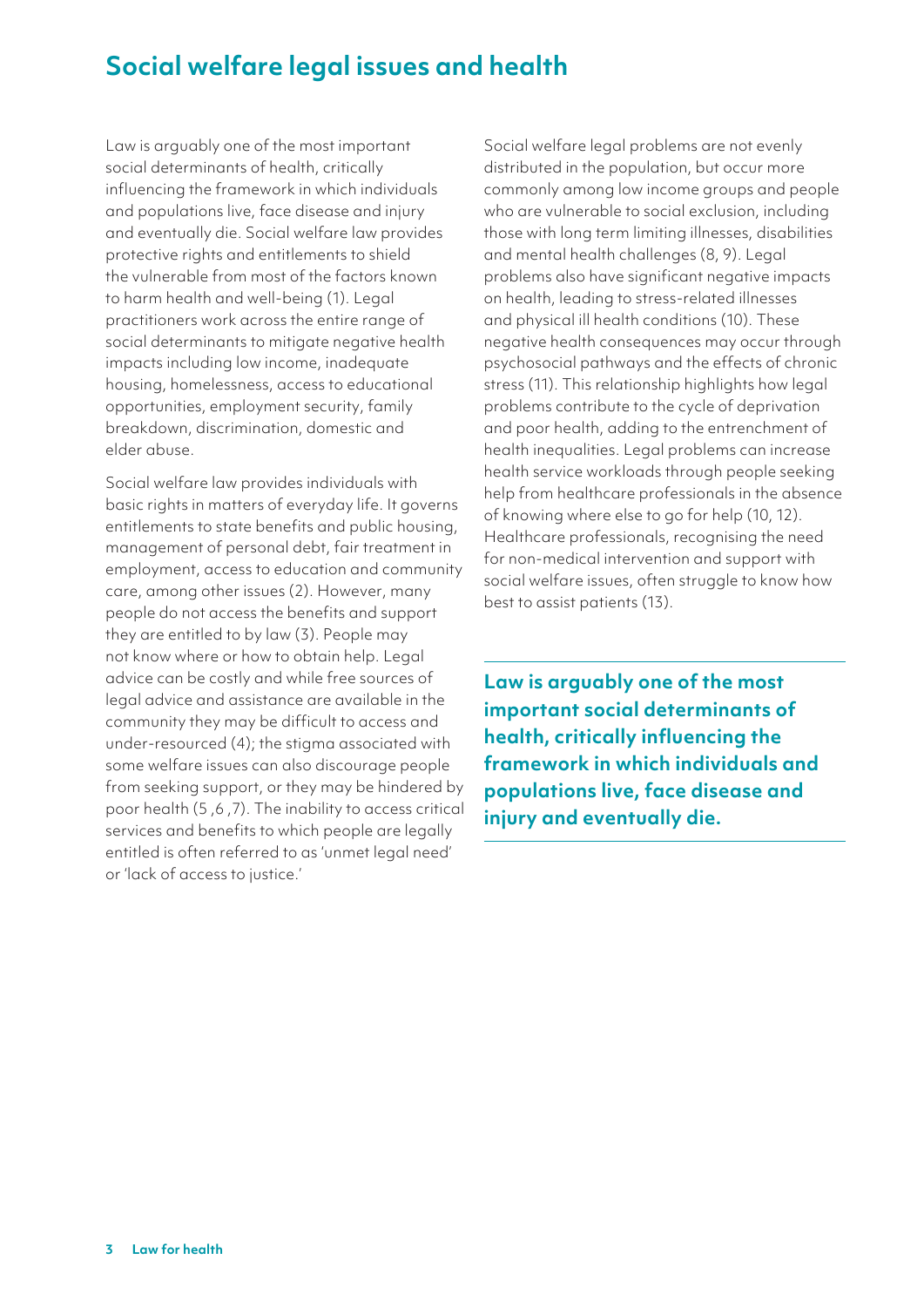# **Health Justice Partnership as a health intervention**

Health Justice Partnerships are practitionerled collaborations between free social welfare legal services and healthcare services to better address the health-harming unmet legal needs of patients. The provision of free legal advice has long been understood, within the legal sector at least, to have value for the health and wellbeing of low income and vulnerable groups where legal support can make the difference between stable housing, money, and employment or crisis (1, 14). Both Marmot Reviews into health inequalities identified the value of providing free legal advice services in GP surgeries (15, 16). Poverty, substandard living conditions, insecure employment and debt all directly impact health and wellbeing and have indirect impacts in denying citizens the capacity to make healthy lifestyle choices. It is against this background that Health Justice Partnerships have been established.

These Partnerships take a holistic approach in providing free social welfare legal advice in healthcare settings and aim to address the social determinants of ill health through, for example, alleviating poverty, improving housing conditions and securing stable employment. They are the vehicle through which social welfare law becomes part and parcel of the approach to improving the health of citizens. Improving housing or increased benefit income, can reduce anxiety and stress leading to longer-term improvements in mental and physical health and health behaviours (16). This can prevent or ameliorate situations that are harmful to health and support the work of health services. Put simply, legal practitioners have the knowledge, training and skills to address legal needs that arise from or are caused by the social determinants of health. Indeed, in the UK, social welfare legal services have been working in partnership with healthcare providers through different models since the late 1980s to better serve the needs of patients (17, 18).

**A practitioner-led collaboration between free social welfare legal services and healthcare services to better address the health-harming unmet legal needs of patients.**

# **Comparing the traditional biomedical model of health with an integrated service model**

Figure 1 suggests the different approaches and outcomes to example medical conditions of the traditional biomedical model as compared with a service model that integrates legal advice and support.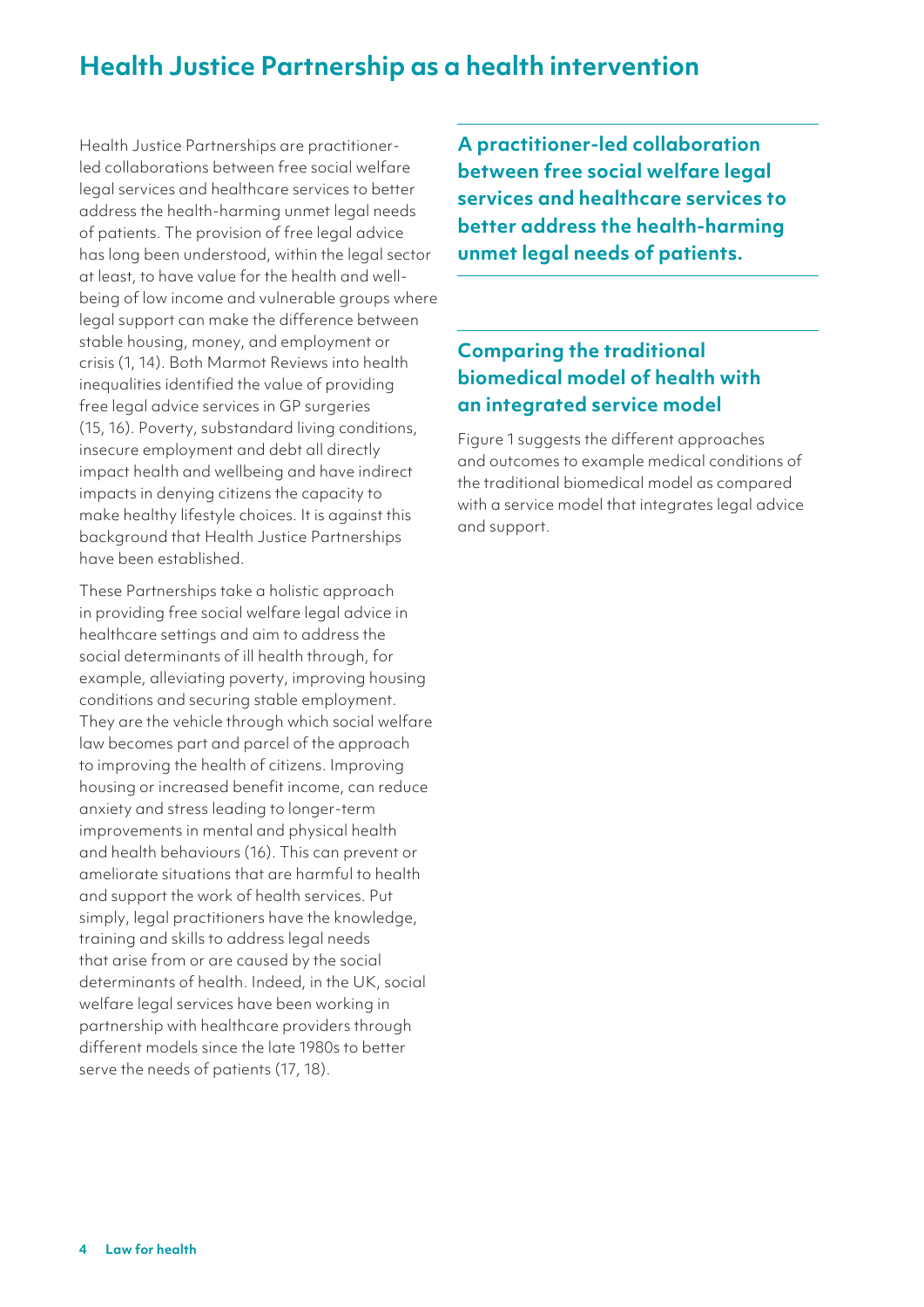# **Figure 1. Comparing the traditional biomedical model of health with a model that integrates legal interventions to support health**

#### **Biomedical model**

| <b>Medical</b>                            | <b>Medical intervention</b>                                                             |  |
|-------------------------------------------|-----------------------------------------------------------------------------------------|--|
| Chronic asthma                            | Increase asthma medication dose and frequency, refer to<br>specialist clinic            |  |
| Insomnia in pregnant women                | Sleep hygiene advice, hypnotic medications, referral to<br>psychological therapies      |  |
| Suicidal ideation or deliberate self-harm | Mental health referral, safeguarding, emergency<br>assessment, psychotropic medications |  |
| Lower back pain                           | Analgesia, imaging investigations, surgical referral                                    |  |
| Malnutrition, anaemia, iron deficiency    | Supplemental nutrition milkshakes, iron supplements,<br>Vitamin B12 and folate          |  |
|                                           |                                                                                         |  |

# **Integrating upstream causes, social pathogens and using legal interventions to achieve long term solutions**  $\sqrt{ }$

| Social pathogen                                      | <b>Medical condition</b>                     | <b>Medical intervention</b>                                                                   | <b>Legal remedy</b>                                                                                                                                                        |
|------------------------------------------------------|----------------------------------------------|-----------------------------------------------------------------------------------------------|----------------------------------------------------------------------------------------------------------------------------------------------------------------------------|
| Poor quality damp housing                            | Chronic asthma                               | Increase asthma medication<br>dose and frequency, refer to<br>specialist clinic               | Compel landlord to comply<br>with legal duty to provide<br>healthy safe housing. Check<br>income entitlements. Increase<br>income to enable move to<br>better accomodation |
| Employer illegally<br>threatening with<br>redundancy | Insomnia in pregnant<br>women                | Sleep hygiene advice,<br>hypnotic medications,<br>referral to psychological<br>therapies      | Compel employer to comply<br>with legal duty to protect<br>employment of pregnant<br>employees                                                                             |
| Landlord threatening<br>eviction                     | Suicidal ideation or<br>deliberate self-harm | Mental health referral,<br>safeguarding, emergency<br>assessment, psychotropic<br>medications | Prevent eviction and/or<br>compel local authority to<br>provide housing assistance                                                                                         |
| Unsafe working condition                             | Lower back pain                              | Analgesia, imaging<br>investigations, surgical<br>referral                                    | Compel employer to modify<br>working conditions or provide<br>reasonable adjustments to<br>accommodate                                                                     |
| Insufficient income for<br>healthy diet              | Malnutrition, anemia,<br>iron deficiency     | Supplemental nutrition<br>milkshakes, iron<br>supplements, Vitamin<br>B12 and folate          | Check income entitlements.<br>Increase income by applying<br>for unclaimed benefit.<br>Appeal decision to deny or<br>withdraw benefits                                     |

Source: Genn and Appleby (1)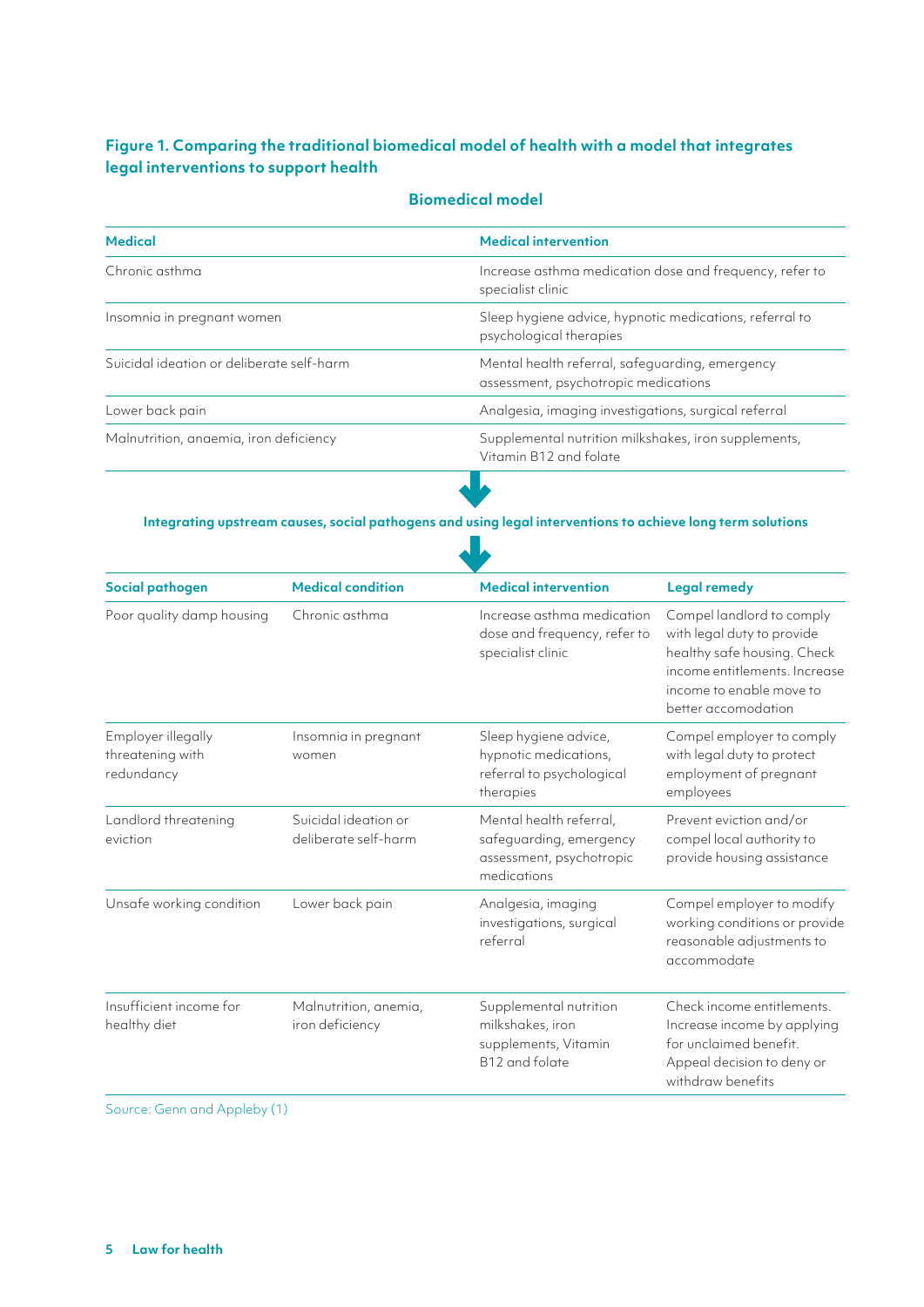# **The evidence on Health Justice Partnership**

A systematic literature review undertaken at UCL assessed the delivery of social welfare legal services in healthcare settings, drawing on both academic and grey literature (19, 20). Evidence from 118 publications, published between 1995 and 2018, were included. The majority were from the UK (60 publications), USA (43 publications) and Australia (9 publications). The review demonstrates the impact of Health Justice Partnerships and provides insights into how they are implemented.

Figure 2 outlines the key impacts achieved through Health Justice Partnership identified in the literature review.

## **Figure 2. The impacts of Health Justice Partnerships**

- **Improving access to legal assistance**
- **Resolving legal problems**
- **Improving the social determinants of health and reducing health inequalities**
- **Improving health and wellbeing**

Joining up health care and legal assistance offers the following benefits for individuals, health services and public health more broadly through impacting wider determinants of health:

# **Improving access to legal assistance for those in need**

- International experience shows that the most consistent benefit of Health Justice Partnerships is improved access to legal assistance.
- Health Justice Partnerships aim to reach people when problems are at an earlier stage and can be more easily remedied (23).
- Free legal assistance located within a healthcare environment encourages helpseeking because it feels discreet, familiar, trusted, and is often closer to home. Placing legal services in health settings targets them where they are likely to be needed (due to the links between health and social welfare problems) and where people can access them more easily (due to the environment being familiar, discreet, convenient and non-stigmatising) (20, 21).
- Health Justice Partnerships aim to reach people when problems are at an earlier stage and can be more easily remedied (23). In England and Wales, the availability of not-for profit legal advice services has fallen in the last decade following government cuts to legal aid, making this goal increasingly pressing (24).
- Studies show that many people referred by healthcare professionals would not otherwise have accessed legal support. In England and Wales the availability of not-for-profit legal advice services has fallen in the last decade following government cuts to legal aid (24).
- The link with healthcare improved access for particular groups, such as older people and those in poor mental and physical health, who often find it difficult to pursue legal processes without help.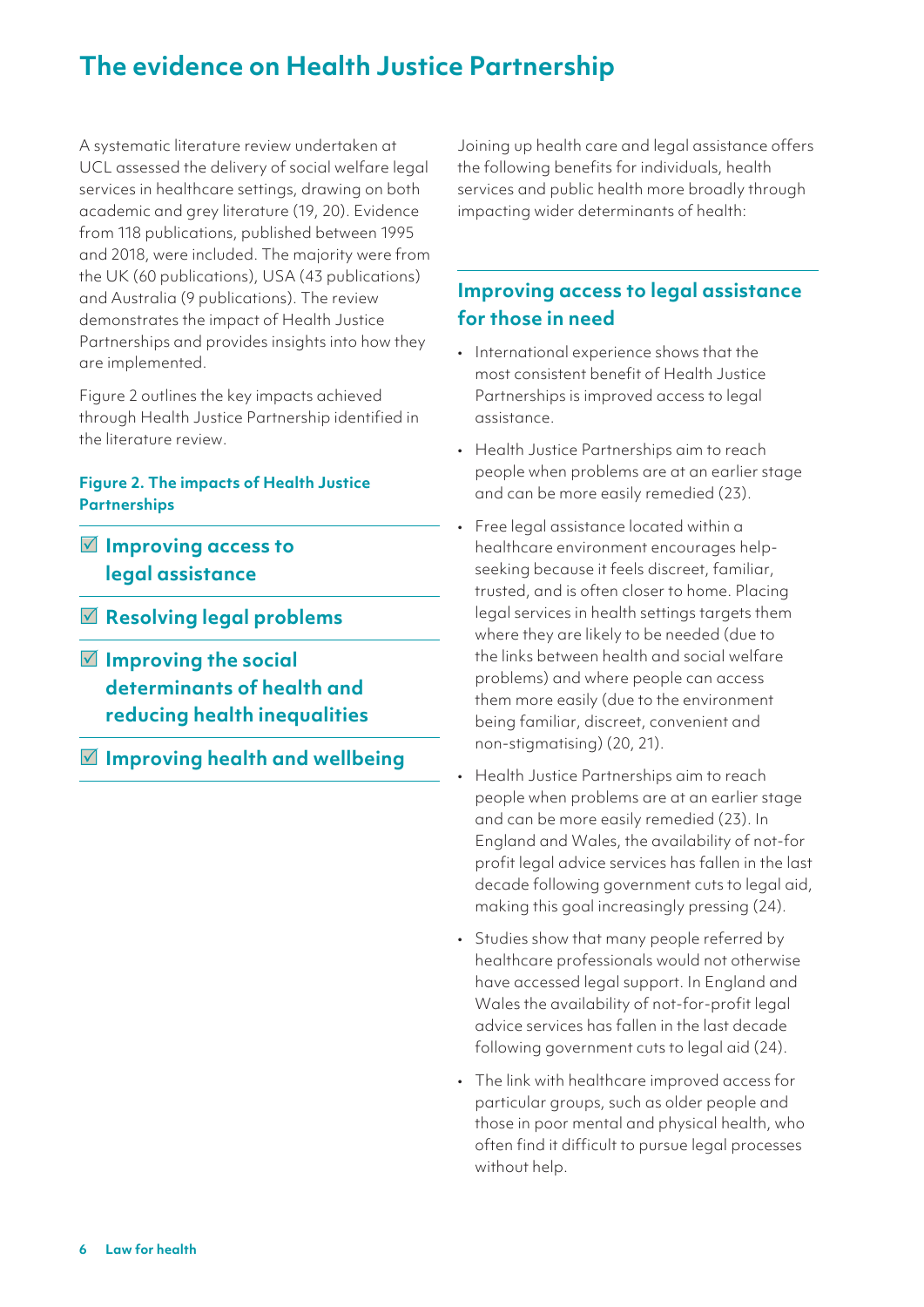• Referrals from healthcare professionals can encourage patients to access legal services by legitimising the receipt of welfare support (a stigmatised issue) and their trusting relationship with patients can facilitate engagement with the legal service.

# **Resolving legal problems**

- Many studies show that the legal services are highly successful in achieving positive welfare outcomes for individuals, particularly improving financial circumstances by obtaining income support and managing debts. This leads to reduced financial strain and financial vulnerability, and helps to mitigate against the financial consequences of illness. Other potentially health-harming legal problems resolved include housing circumstances and homelessness, access to education, employment and utilities.
- On an individual level, patients stand to benefit from a coordinated response to their needs, with support to tackle interconnected health and welfare issues (22). For legal advisors, access to medical evidence can support the legal casework and achieve the best welfare outcomes for individuals (25).

# **Addressing social determinants of health and reducing health inequalities**

- Legal assistance can remedy existing problems that may be impacting on health, avoid escalation of problems that may lead to health issues, and prevent legal problems arising as a result of illness. By their nature, welfare advice services assist the poor and socially vulnerable, and therefore have an important role to play in addressing health inequalities (1).
- As well as improved welfare circumstances, the evidence identifies other social conditions that are improved as a result of legal help (largely due to increased income). For example, increased ability to afford fuel and food, and to access to paid-for health and care services such as dentistry, eye care and home help. Extra income also allows greater personal independence and social participation. Welfare rights interventions increased personal confidence and empowerment, leading to progress in other areas such as ability to engage with health care and other support services.
- Few studies have directly examined impacts of free legal services on health and social inequalities. However, the benefits accrue to those of lower socioeconomic status, given the nature of social welfare issues. One study found that women and participants of Black/Black British ethnicity were particularly likely to benefit in terms of reduced prevalence of common mental disorders. Another found that targeting housebound patients resulted in greater financial benefit for this group than for patients attending GP-based welfare rights advice sessions.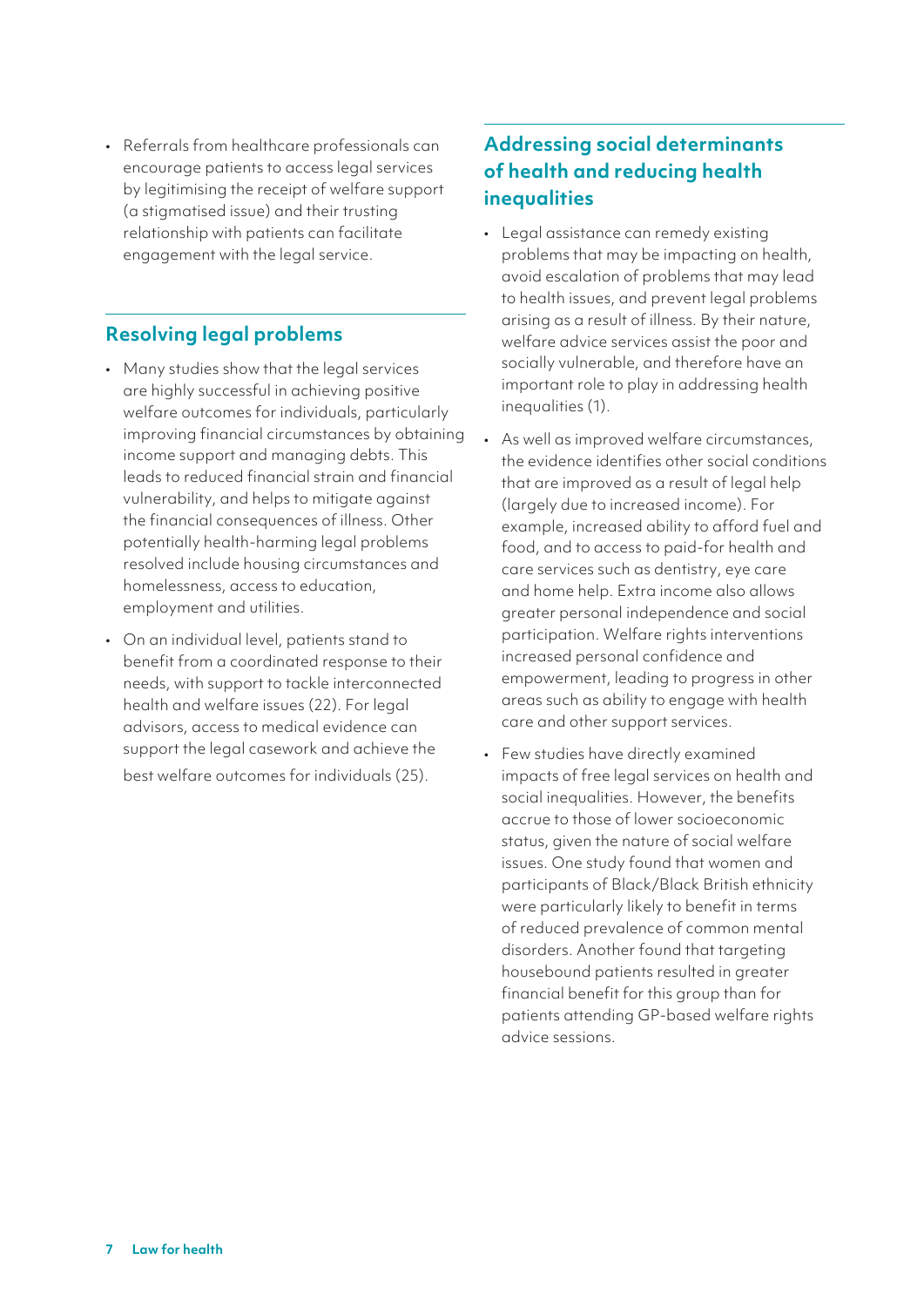# **Improving health and wellbeing**

- By addressing health-harming social and economic conditions, legal services have potential to improve both physical and mental health (26) as well as providing a preventative and supportive function to avoid deterioration in health and aid recovery.
- Many studies have demonstrated improvements in mental wellbeing as a result of better material and social circumstances brought about through legal assistance. This includes reduced stress and anxiety, improved mental stability, greater peace of mind, improved sleep, increased ability to cope with ill health, and improved general wellbeing and quality of life. Although there have been few random control trials, quantitative evidence shows improvements in mental wellbeing over time among individuals whose welfare situations improved as a result of receiving legal advice. The literature review identified a number of quantitative studies following health outcomes over time that identified improvements in health where legal interventions led to better material circumstances.
- Examples from across the world demonstrate that legal services based in health settings can contribute to law reform and policy change, addressing community-level health risks and bringing about far-reaching changes for the populations they serve. Health Justice Partnerships can be a powerful tool for promoting population health that utilises the unique expertise at the intersection of health and legal rights.

## **Supporting healthcare services**

- Partnerships with legal services are a beneficial resource for healthcare professionals, providing an opportunity to address important non-medical issues beyond their expertise. It allows them to focus attention on patients' health, thereby potentially saving time otherwise spent on managing welfare issues. Studies looking at healthcare utilisation have not demonstrated a consistent pattern, showing mixed results in both quantitative and qualitative evaluations.
- Healthcare teams routinely deal with social as well as medical issues and working with legal advisors can provide a valuable resource to manage patients' needs, respond effectively to complex social problems, and free up the time spent on non-medical issues (27, 28). The role that legal advice plays in supporting health and wellbeing may also reduce the need for (and therefore use of) health services.
- Qualitative studies highlight how integrated legal services can contribute to high quality patient care, providing comprehensive support to address interconnected issues, improving capacity to respond to patient needs and contributing to a positive patient experience.

# **An international development**

Partnerships between health and legal services have emerged across the world in response to the issues outlined above (29, 30, 31). National networks of Health Justice Partnerships exist across the United States and Australia, and examples are also found in Canada, the Ukraine and other countries. In the UK, Health Justice Partnerships have existed for decades, with the first published example from the late 1980s (32).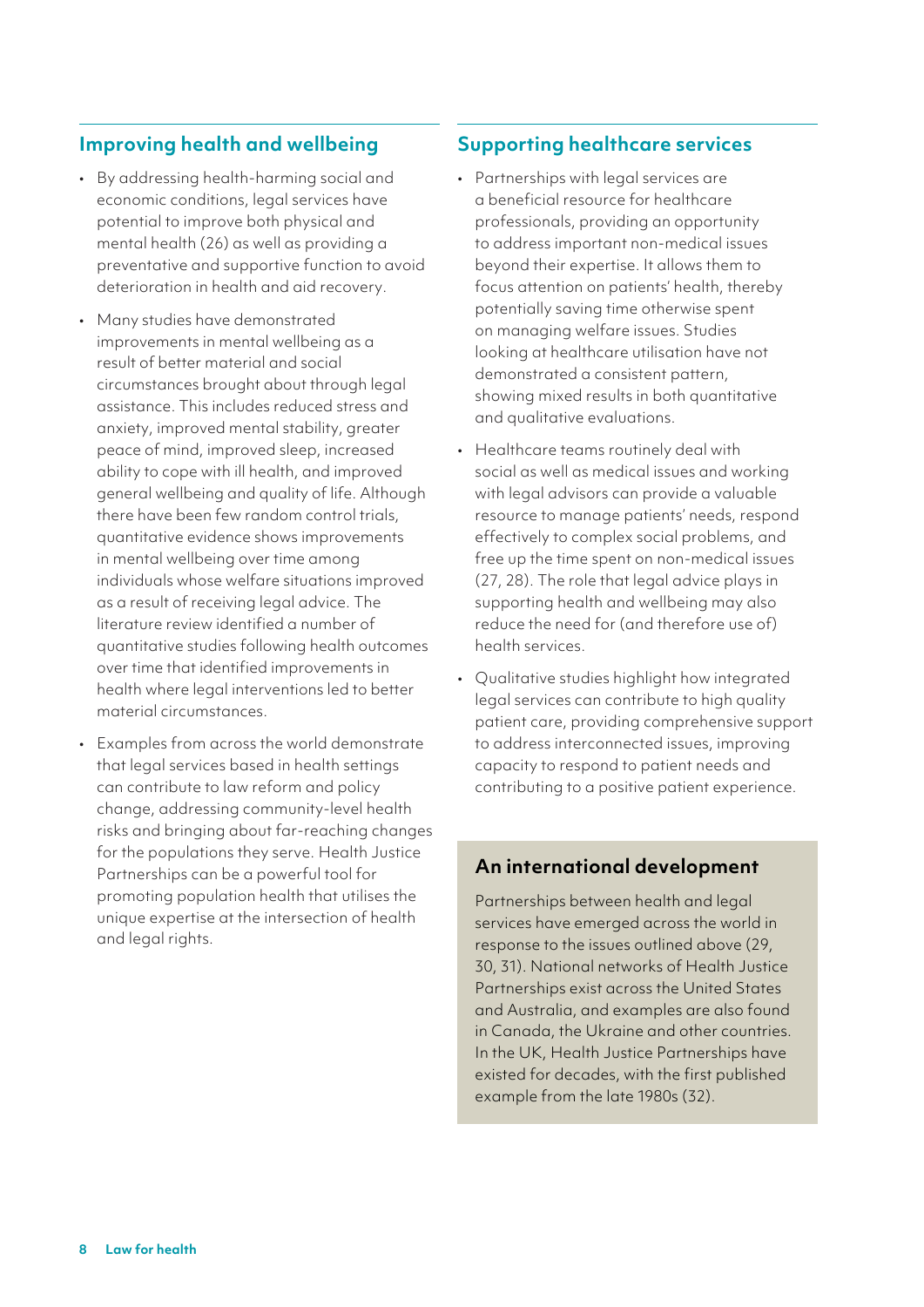# **Health Justice Partnerships in England and Wales**

In 2018 the UCL Centre for Access to Justice reviewed Health Justice Partnerships in England and Wales (18). The report described the characteristics of these partnerships:

- Advice and support on social welfare legal issues was delivered by a wide range of different providers, including national and local charities, local authorities, health services and independent organisations.
- The most common legal issues addressed were welfare benefits, housing and debt (Figure 3).
- Two thirds of the social welfare legal services reported being physically located within health service settings.
- They most commonly connected with GP practices, followed by mental health services and hospitals, but also connected with other types of community health services such as hospices and health visiting (Figure 4).
- The service models were diverse and included multi-disciplinary team working (with welfare

rights advisors embedded in care teams), co-location and direct referral pathways, as well as looser connections such as via social prescribing link workers.

- Funding to support the legal services came from a range of sources, most commonly charities, local authorities (including public health) and NHS Clinical Commissioning Groups.
- Most funding was provided on a short-term basis, with almost seven in ten (68%) having funding for three years or less, and almost four in ten (37%) having funding for one year or less.

Nationwide Health Justice Partnership initiatives have been established elsewhere in the UK. The Welsh government runs the 'Better Advice, Better Health' programme, providing welfare advice in GP surgeries and other health settings (33). In Scotland, welfare rights advisors are embedded in general practices across the country, focussing on areas of significant deprivation and aiming for a closely integrated model of interdisciplinary practice (34).

## **Figure 3. Most common areas of law addressed by Health Justice Partnerships in England and Wales**



#### **Figure 4. Healthcare settings that free legal services connected with**

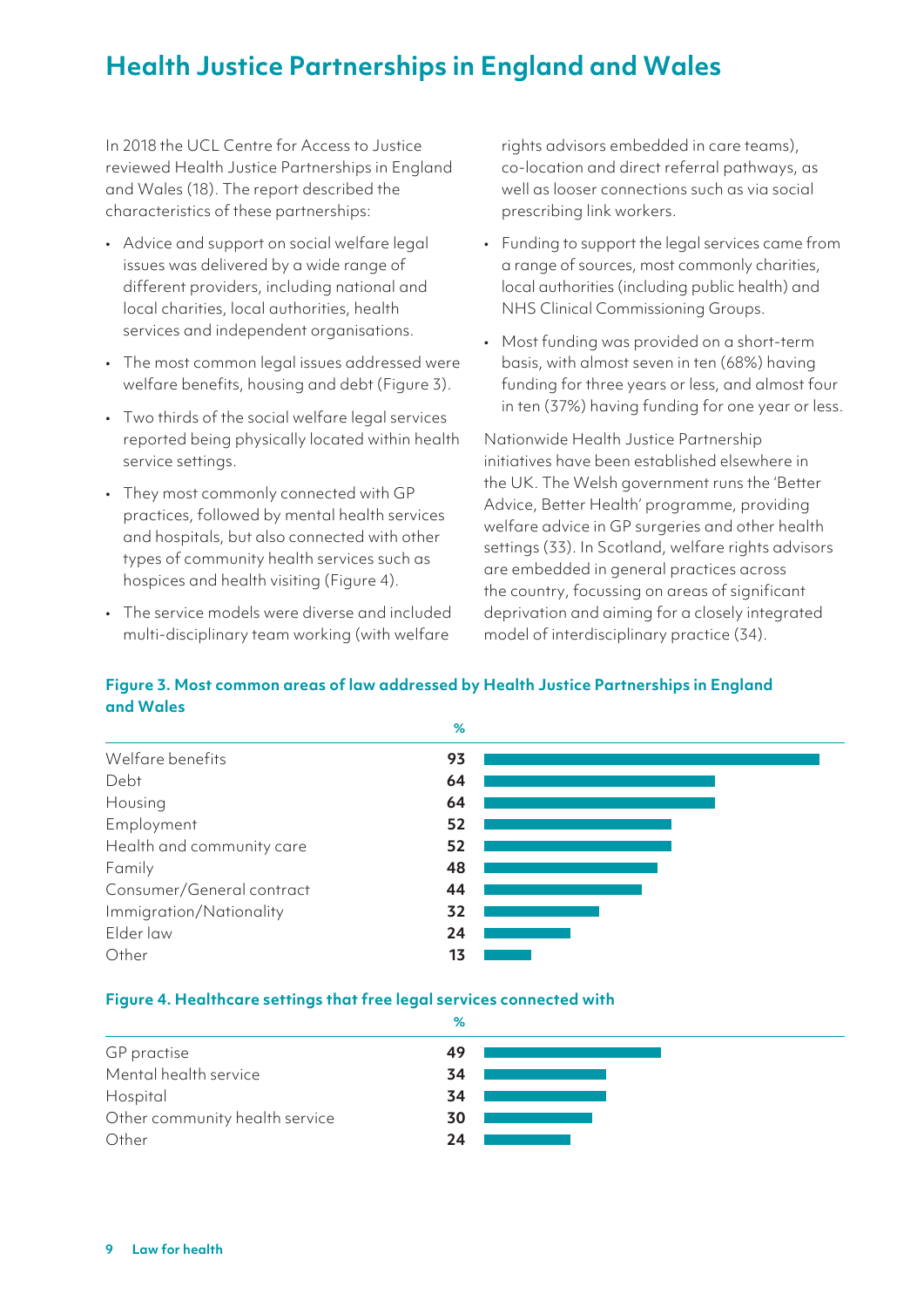# **Collaborative working**

A successful Health Justice Partnership involves collaborative working between health and legal teams. This can take a number of forms:

- Identifying legal needs among patients (and health needs among clients)
- Making and receiving referrals
- Exchanging information to support case work
- Joint case input (liaising about needs and coordinating responses)
- Inter-professional advice, or 'secondary consultation'
- Providing feedback on case outcomes

Collaborative working underpins effective Health Justice Partnerships. When teams work together, this ensures that:

- Patients who require support are provided with assistance (they are identified and referred as necessary).
- Individuals' interconnected health and welfare needs are met (they gain input from both services to achieve successful outcomes).
- Practitioners are supported in the performance of their own roles (they draw on each other's expertise to respond to patient/client needs).

# **Factors influencing collaborative working**

#### **Practical workability**

To facilitate engagement, the processes for collaborative working needs to be obstacle-free and fit easily within existing practices. Projects that generate significant workload or administration can be unfeasible and unpopular with healthcare teams. Clear processes for how teams should work together are important (including any necessary administrative approvals), as is clarity of roles and responsibilities.

#### **Knowledge and awareness**

Limited awareness of available legal services is a barrier to engagement among healthcare professionals and maintaining visibility through promotional activities is important. Similarly, knowledge about a specific legal service is essential for engagement (including knowing what assistance it provides, who would benefit, when and how to refer). Providing information and learning opportunities helps to increase understanding.

#### **Personal intentions**

The willingness of staff members has a strong influence on whether they will engage in collaborative working. While healthcare professionals generally welcome and appreciate collaborations with advice services, not all are enthusiastic or committed. Reasons for resistance include not recognizing the value of the legal service, feeling it is inappropriate to their role, not being interested and not wanting to do associated administration.

#### **Trusting relationships**

Staff work well when they know and trust each other. Mistrust and antipathy between teams can inhibit collaborative working, often in the early stages of partnerships before knowledge and relationships have developed. Opportunities to work together (including in meetings and daily interactions) are important in developing relationships and building confidence.

#### **Effective communication**

Good communication underpins many of the issues described above, helping to increase knowledge, raise awareness, build relationships, communicate achievements and allow discussion and joint working. Factors that can inhibit communication include heavy workloads, high staff turnover and physical separation of services.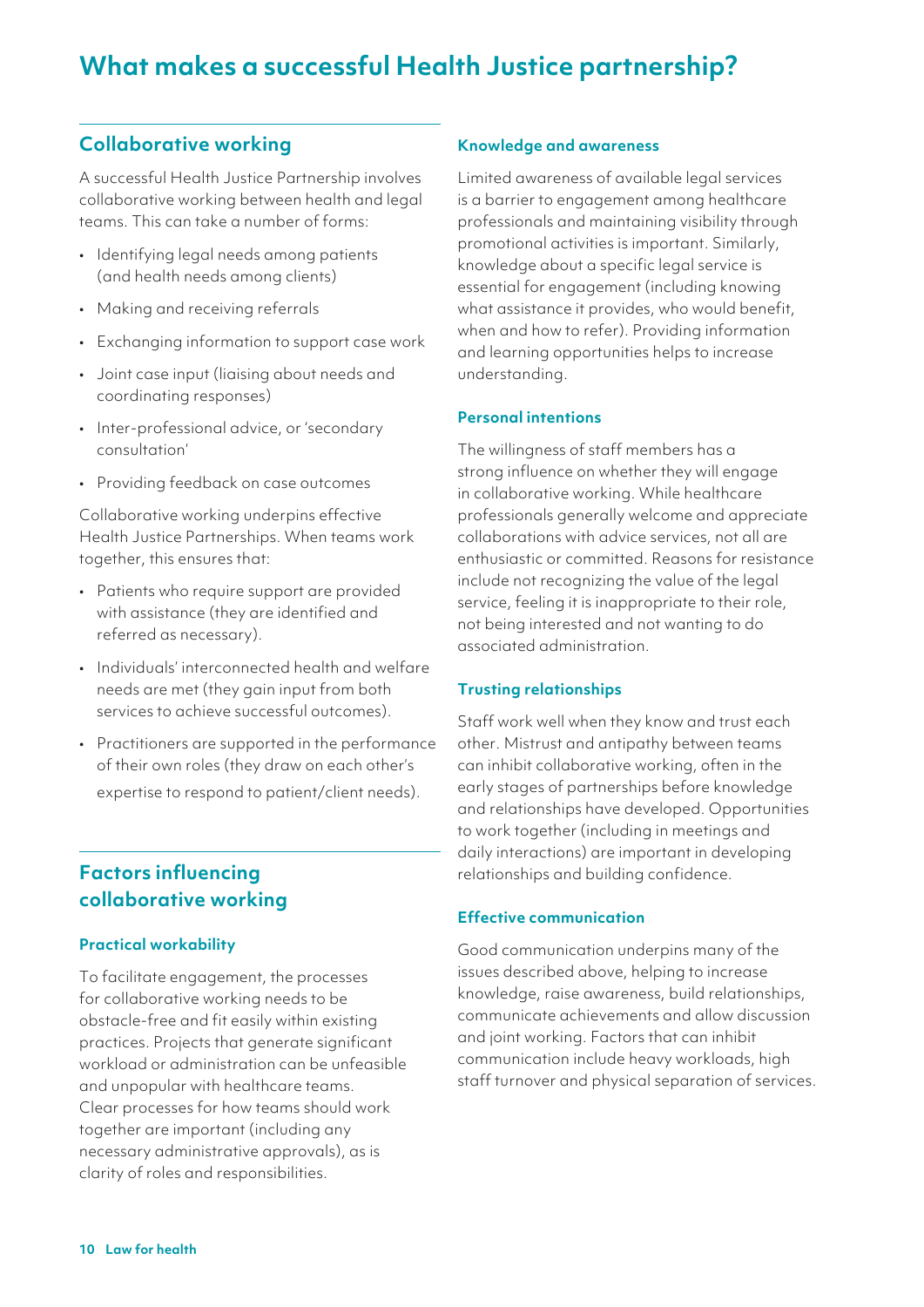# **Implementation challenges**

Challenges that partnerships experience relate to service delivery in practice. These include difficulties developing effective systems for joint working, issues achieving engagement and participation from staff members, and difficulties embedding integrated working into routine practice. Sustainability is also a challenge: while some partnerships are longstanding, many projects have short lifetimes and the turnover rate can be high.

Although there is scant research exploring implementation in detail, some repeated themes have been identified as influencing project success.

# **Factors influencing sustainability**

## **Material resources**

Securing sufficient funding is a common challenge for partnerships, with many operating on short-term and insecure funding. Failure to maintain ongoing funding is a frequent reason for projects to be discontinued. Other challenges include managing demand for the legal service (needs are often high and capacity limited) and obtaining appropriate space to operate from within the health setting. Providing free space to Health Justice Partnerships is an example of how the NHS can be and Anchor Institution, by using its buildings and space to support local communities and the activities of the voluntary, community and social enterprise sector (35).

## **Evaluation**

Evaluation plays an important role in sustainability, providing evidence of the partnership's value and achievements to potential funders. Measuring outcomes that reflect the funders' priorities is important for demonstrating the project's worth and justifying continued investment over time. However, evaluation can also be a complex and challenging task for the services.

## **Strong leadership**

Strong leadership is important in designing and developing partnerships and ensuring ongoing evaluation and improvement of the service. Champions with passion and influence play an important role promoting the service and encouraging ongoing support. Commitment from a strategic level within the health service is critical for legal services to integrate and secure the necessary resources.

# **Planning**

Undertaking a legal needs assessment prior to developing a partnership ensures that the service is appropriate to the local setting. Engaging healthcare teams in the service development ensures it aligns with their needs, preferences and existing practices. Having clear goals helps in establishing new partnerships, and a shared understanding of the purpose and long-term vision is important for ongoing success.

**Providing free space to Health Justice Partnerships is an example of how the NHS can be an Anchor Institution.**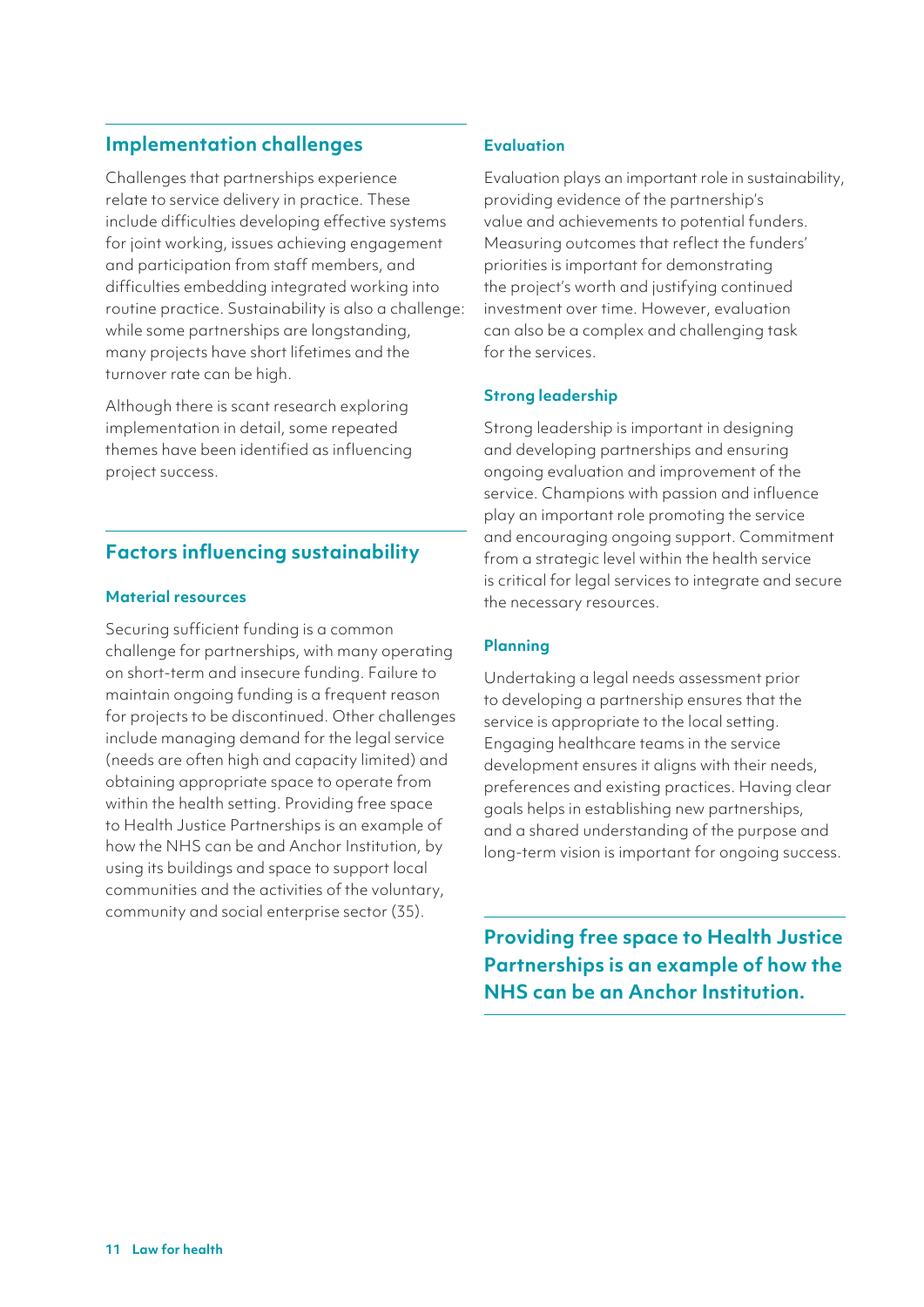# **Now is the time for strategic development**

There are many NHS plans at national, regional and local levels to improve population health. Health Justice Partnerships are an evidence-based intervention focusing on prevention and able to influence the upstream social, legal, economic and environmental factors that affect the social determinants of health and health inequalities.

Taking action on health inequalities and access to justice has never been more urgent. The COVID-19 pandemic has increased levels of economic hardship in the population and the need for welfare support. This comes after a decade of austerity in the UK, which has led to rising destitution, debt and homelessness (36) and increased social inequalities (37). Significant cuts to legal aid have reduced the support available for people experiencing social welfare legal issues (38). The impact of these cuts has been greatest on vulnerable groups such as young people, those with mental health problems, migrants and people living in poverty (38, 39).

Worsening social and economic conditions may lead to long-term health consequences (especially for mental health) and widening health inequalities (40). As with previous economic recessions, the social welfarerelated workload could increase for healthcare professionals, placing additional strain on health services (27, 41). Health Justice Partnerships can help healthcare professionals to address welfare needs among patients, as well as providing more effective support for people impacted by the current circumstances. Health inequalities have been described as 'wicked problems', difficult to shift. This report shows the growing evidence base on the role of Health Justice Partnerships and their potential for mitigating health inequalities. The issue is no longer whether Health Justice Partnerships are an effective intervention; the issue is how to get a Health Justice Partnership in every local authority – whether in general practices, hospitals, allied health services, or offered as part of social prescribing programmes. To achieve maximum opportunity to address the wider determinants of health, the provision of social welfare legal advice and support should be embedded into 'care pathways'. In this way advice and support can not only address immediate health harming legal needs but offers the potential to intervene at an early stage, thus avoiding difficulties from escalating and reducing the stress and poor health and costs associated with spiralling crises.

**Taking action on health inequalities and access to justice has never been more urgent.**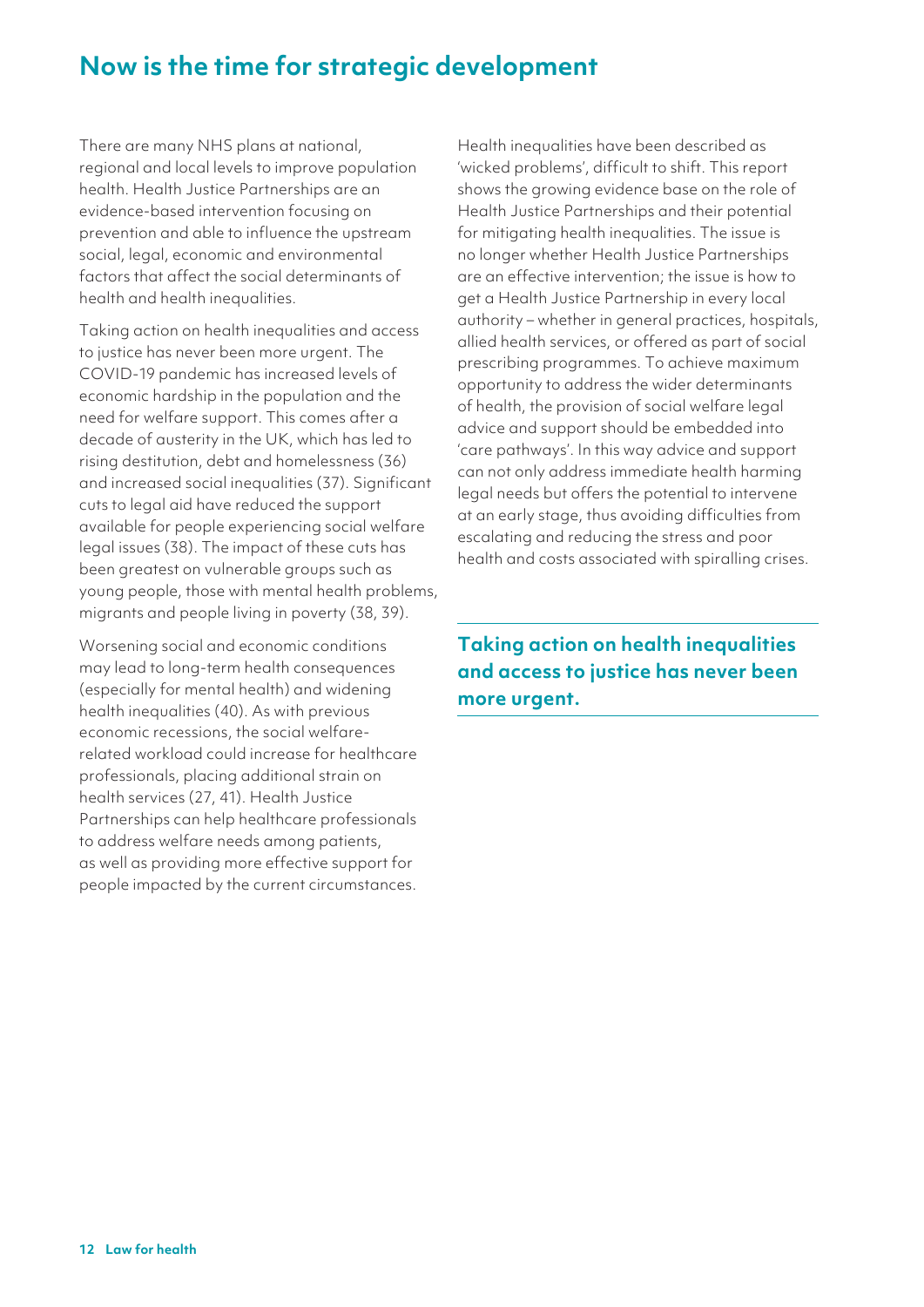# **The shift to integrated care**

Policies in both the health and legal sectors signal a move towards cross-sector collaboration. The new Integrated Care Systems in the NHS bring together health services, local authorities and voluntary and community sector organisations to plan and deliver care for their local populations. This approach aims to provide integrated care for patients and to take more coordinated action on prevention and health inequalities (42). Simultaneously in the legal field, the Ministry of Justice has proposed integrated legal support hubs (including in health settings) to deliver services in a more effective and accessible way (43, 44, 45). This alignment of priorities towards greater partnership working may provide increasing opportunities for Health Justice Partnership initiatives.

Like Integrated Care, Health Justice Partnerships focus on the needs of service users and require organisations to work together, across departments and specialities, in order to contribute to the broad goal of addressing the social determinants of health. Social prescribing is another tool in the NHS to address the social determinants of health and link patients with local services and community assets, such as free legal services offered by Health Justice Partnerships.

What is needed now is cross-sector action at the national level to coordinate initiatives aimed at more integrated service delivery to tackle the social determinants of health. A clearly articulated, coherent national strategy would act as a catalyst for commissioning and delivery of services designed to meet the needs of local communities. Such a strategy urgently needs to address how to ensure the sustainability of voluntary and community services who are essential partners in the vision for integrated public health services.

# **Developing the evidence base for policy**

There is a need to move beyond pilots and small projects in order to develop a strong evidence base to inform and support policy development. The potential impacts of Health Justice Partnerships are both rich and complex to measure. They offer the solution to immediate health-harming legal needs by improving material circumstances; they can create greater confidence of patients about their entitlements to services and benefits enabling them better to help themselves when facing future challenges; they reduce stress and anxiety and improve wellbeing. Health Justice Partnerships also offer benefits to health practitioners and have the potential for cost savings to health and other services. In this way Health Justice Partnerships can mitigate health inequalities, lead to more effective service delivery and improvements in how law is implemented locally and nationally. An evaluation framework that captures some of the short, medium and longer term impacts of Health Justice Partnerships for individuals and the wider community is urgently needed. Such a framework, if adopted nationally and internationally, could provide powerful evidence to inform policy development.

**There is a need to move beyond pilots and small projects in order to develop a strong evidence base to inform and support policy development.**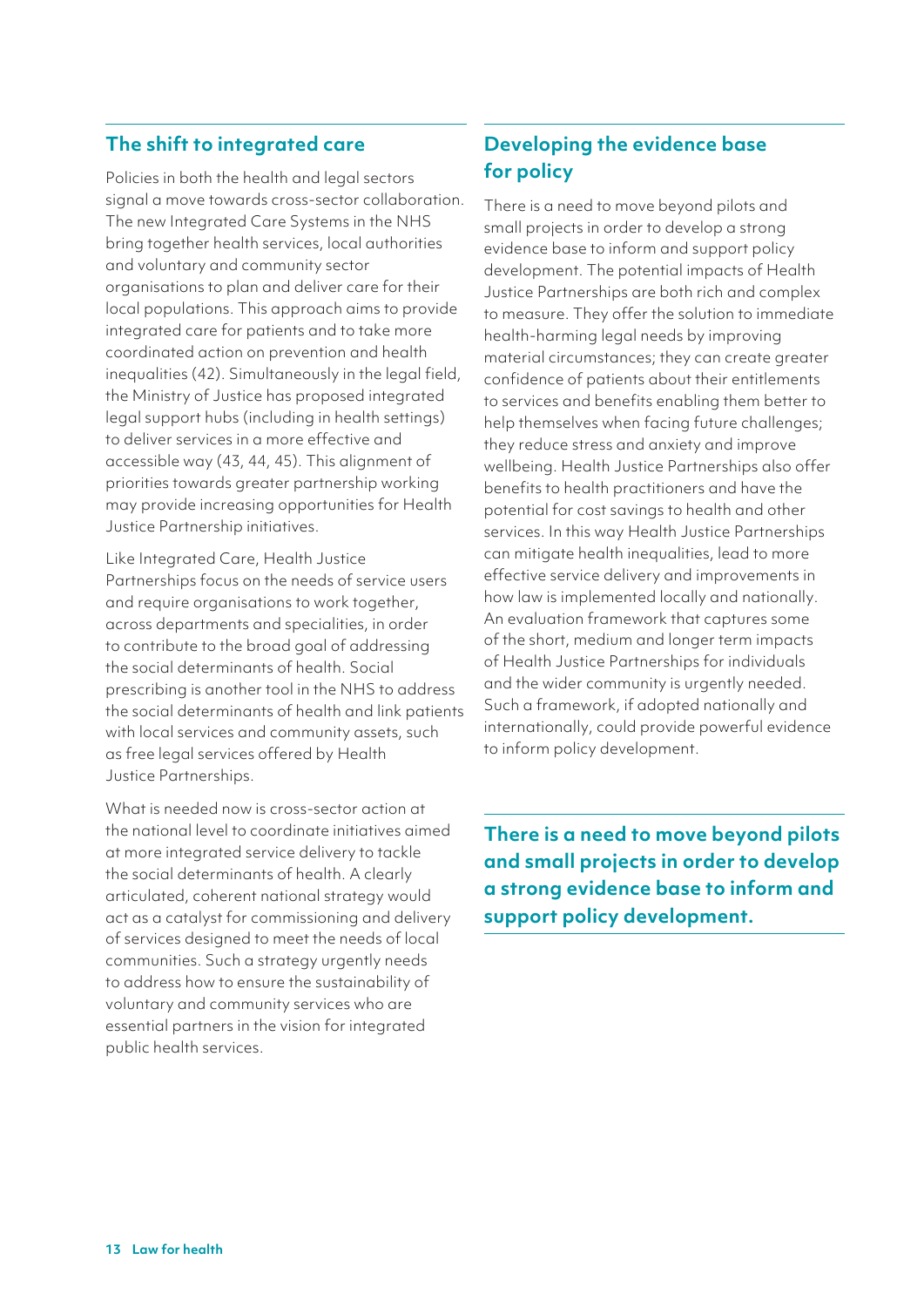# **The role of education in nurturing collaboration between health and free legal services**

The time has come for the medical and legal profession to have a different conversation, to appreciate the skills and knowledge each has to help make lives better for those who most need our help. Health practitioners instinctively recognise what lawyers define as 'health harming legal needs' and the value of services other than medical intervention to deal with the underlying problems that are making their patients ill. Doctors and a range of other healthcare professions, including midwives, are therefore in the position of 'critical noticers'. However, they are not currently familiar with the full range of social issues to which free legal services may provide a solution, nor with the language used by lawyers. They do not have the knowledge or connections with free social welfare legal services to confidently signpost or refer their patients for assistance. They certainly do not have the skills, experience or time to provide advice themselves, nor should they.

An introduction to the connections between law and health and the role of free legal services in addressing social determinants of health should be an essential part of the training of all healthcare professions. We are proud that UCL has introduced a compulsory Health Justice module into its MBBS course for 5th year students on the General Practice module (delivered by Professor Genn and Dr Appleby). The course provides an introduction to social welfare law, health justice partnerships, social prescribing, integrated healthcare systems and practical information about national and local sources of social welfare advice and information. It is a first step, but one that should and could become part of national health training.

# **Our commitment to high quality Health Justice Partnerships**

Our literature review (19) demonstrated that public health and access to justice research have moved beyond the limitations of single discipline approaches to provide evidence about how health and legal services together might mitigate negative determinants of ill health among disadvantaged and vulnerable groups. By working together public health and legal scholars offer the potential to evaluate legal assistance as a health intervention. To achieve this level of transdisciplinary collaboration, there is a need for health researchers to recognise the importance of law and legal services as influences on health and incorporate this perspective into public health and inequalities research. Equally, legal scholars need to appreciate that health is one of the most important issues law can influence.

Successful implementation is important for the viability of Health Justice Partnerships and for achieving their intended impacts. UCL is undertaking further research in this area to explore different service models that exist across England and to understand factors influencing service delivery. The research studies both on-the-ground and strategic level factors and will provide recommendations to support activity in this area nationwide.

**The time has come for the medical and legal profession to have a different conversation, to appreciate the skills and knowledge each has to help make lives better for those who most need our help.**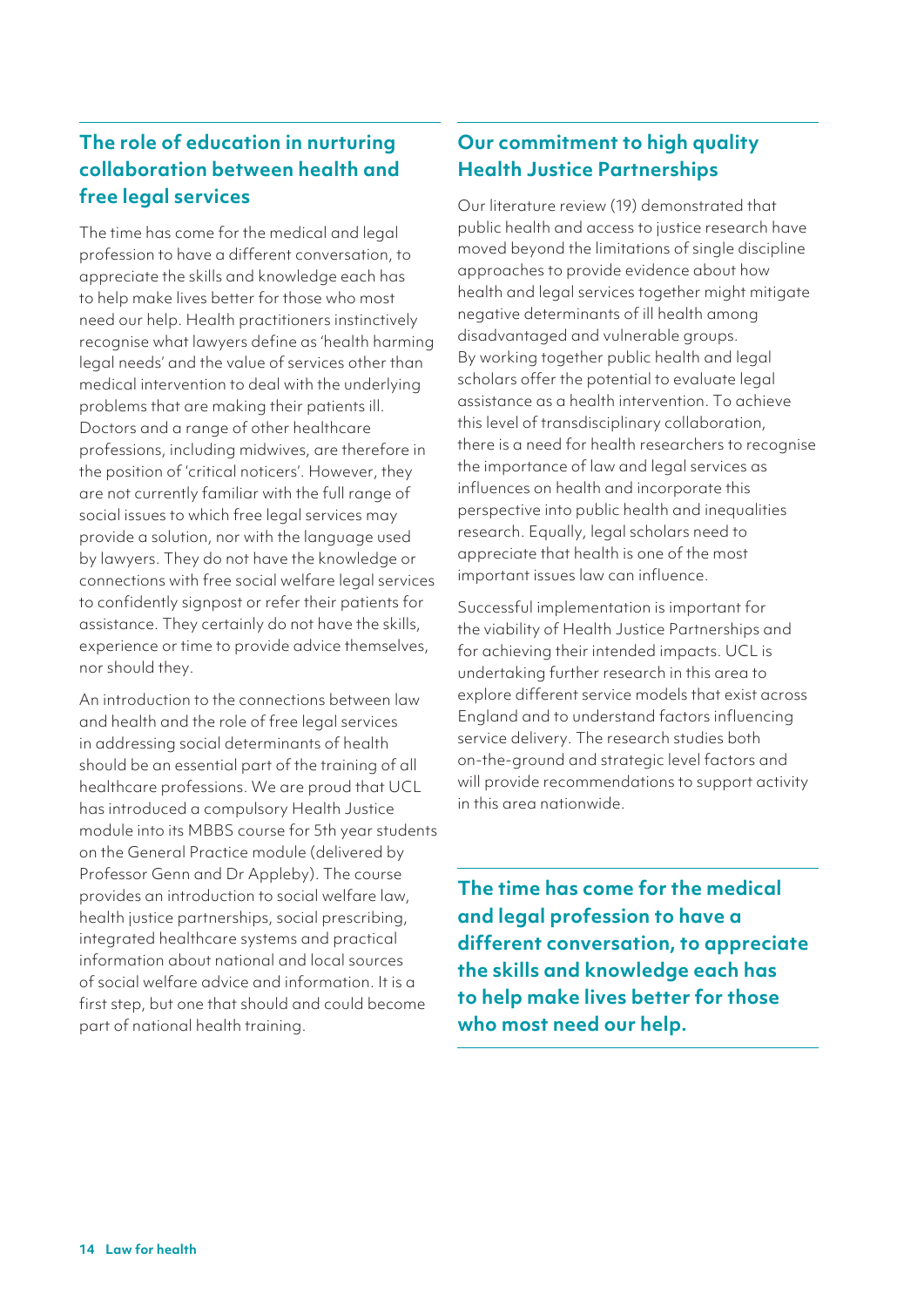# The UCL/Liberty Bridge Road Practice Health Justice Partnership in Stratford

# **The initiative**

In 2013 UCL Faculty of Laws established a Centre for Access to Justice with a community Legal Advice Clinic offering free legal support, including ongoing casework and representation on a range of social welfare issues (including welfare benefits, housing, education and community care). The clinic is staffed by solicitors and welfare specialist advisers, who are supported by a team of UCL law students volunteering as supervised pro-bono legal advisers. The clinic offers students a rich educational opportunity at the same time as a valuable and much needed service to members of the local community.

UCL to NHS Property Services, UCL acquired premises in central Stratford and the clinic has since moved its base there. The clinic continues to accept referrals from GPs and other local agencies.

# **Evaluating the HJP**

When iLAC was established, a key objective was to explore the role of this innovative Health Justice Partnership in supporting patient health and wellbeing, as well as the value of the service model for local GPs. The evaluation was conducted through surveying clients of the service and GPs in the practice.

# **The UCL Health Justice Partnership**

In 2016 the UCL Centre for Access to Justice extended its activities and established a Health Justice Partnership - an Integrated Legal Advice Clinic [iLAC] - between UCL and the Liberty Bridge GP surgery at the Sir Ludwig Guttmann Health and Wellbeing Centre in Stratford in the London Borough of Newham. The Centre, intended to be a model for healthcare delivery in the local area, offered a range of healthcare services under one roof, including primary, secondary and specialist healthcare services. Although historically Newham has experienced high levels of deprivation, being situated in a rapidly developing area of London, the practice had a diverse, growing and changing local patient population. iLAC operated on site in the health centre between 2016 and 2018, providing assistance for patients and people resident in the borough of Newham. The service was advertised within the health centre and promoted locally. Patients of the practice could be referred by general practitioners (GPs) or self-refer to the service. As a result of a gradual reduction in space made available for the clinic within the Health Centre and rising rental charges paid by

# **Client survey**

All clients of iLAC were surveyed before their first legal advice session and then followed up at three months and six months later. The survey included commonly used health and wellbeing scales (such as mobility, self-care, usual activities, pain/discomfort, and anxiety/depression), mental wellbeing assessment (focusing more on feelings and thoughts) and information about smoking and drinking (46). The survey also collected information from clients about perceived changes in health following receipt of legal assistance. Other questions included the frequency of GP consultations in the preceding three months, and the status of their legal issue as ongoing or resolved.

# **GP interviews**

All GPs at the surgery were invited to interview and discussed the legal needs among patients, actions they could take to address social welfare issues, and their views on the value of the partnership with iLAC.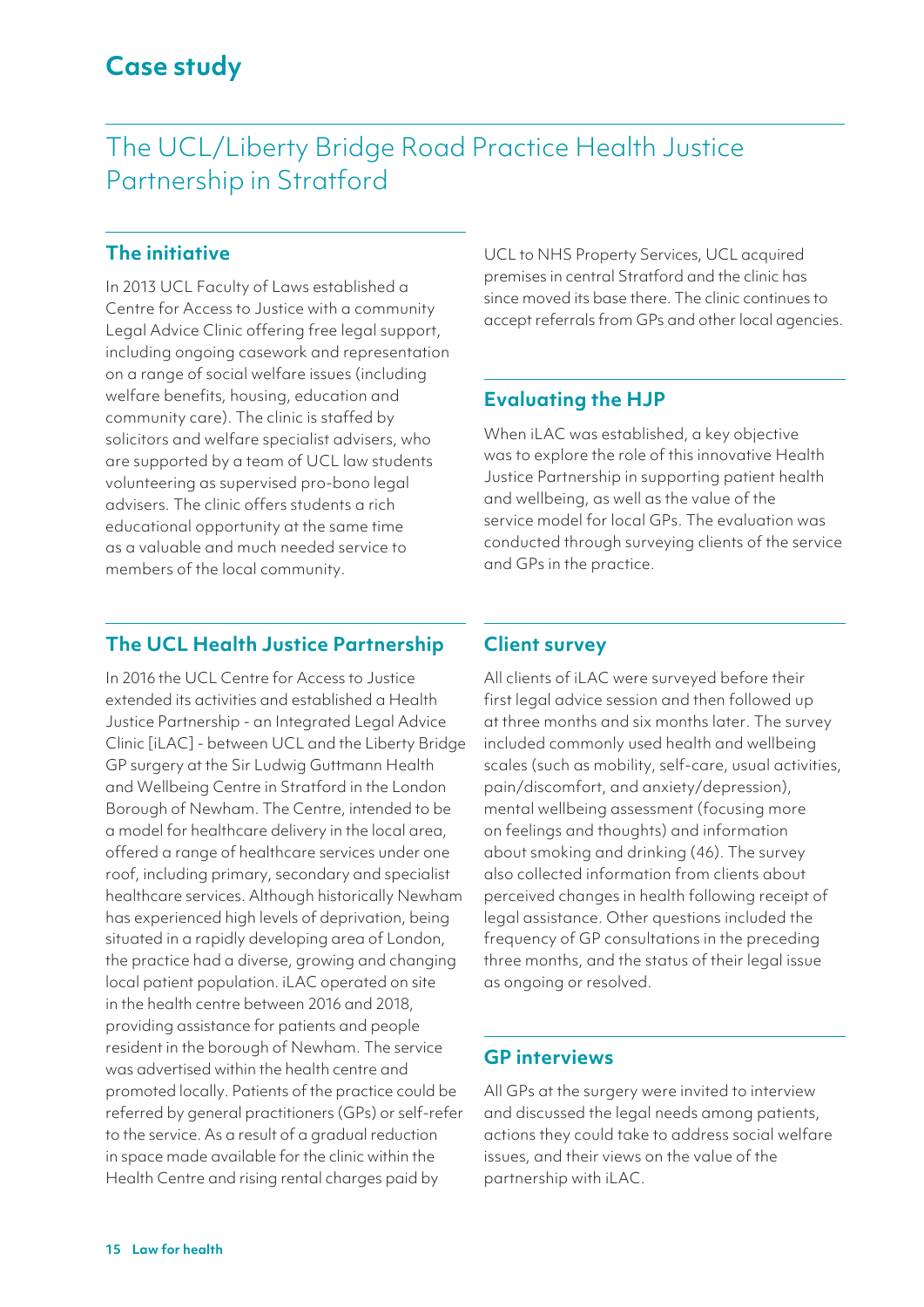# **Evaluation results**

#### **Client survey**

The client survey ran over 16 months until 100 eligible clients had consented to participate in the study. There was high recruitment rate of 92% and follow-up continued until the 100th client had been contacted for the final survey after six months.

#### **Who were the clients?**

Almost all of the 100 participants were working age (88 participants). Clients were ethnically diverse (including 31 Black participants, 23 White, 13 Asian) and largely of low income (58 had annual incomes below £10,000, 19 between £10-20,000). More than half (58) lived on less than £10,000 per year and almost eight in ten (77) less than £20,000.

#### **Legal issues**

The most common issues that clients sought advice about at the clinic were welfare benefits and housing. Just under one-fifth of clients had a problem with more than one legal issue, which is consistent with previous work which demonstrates the propensity of social welfare legal problems to occur in clusters.

## **Perceptions of impact of legal problems on health**

All clients surveyed were asked whether they felt that the legal problems for which they were seeking help had impacted their health and wellbeing. More than half said their legal problems had impacted on physical health (57%) and mental wellbeing (58%) 'to a great extent'.

#### **Health outcomes overall trends**

As well as looking at the outcome of legal problems, we tracked clients' health and wellbeing scores over time. We found statistically significant improvements over time for the index measuring mobility, self-care, usual activities, pain/discomfort, and anxiety/depression (EQ5D)

#### **Figure 5. Mean health and wellbeing scores at each time point**

Score for mobility, self-care, usual activities, pain/discomfort, and anxiety/ depression (EQ5D)



#### Overall assessment of health (EQ5D VAS)



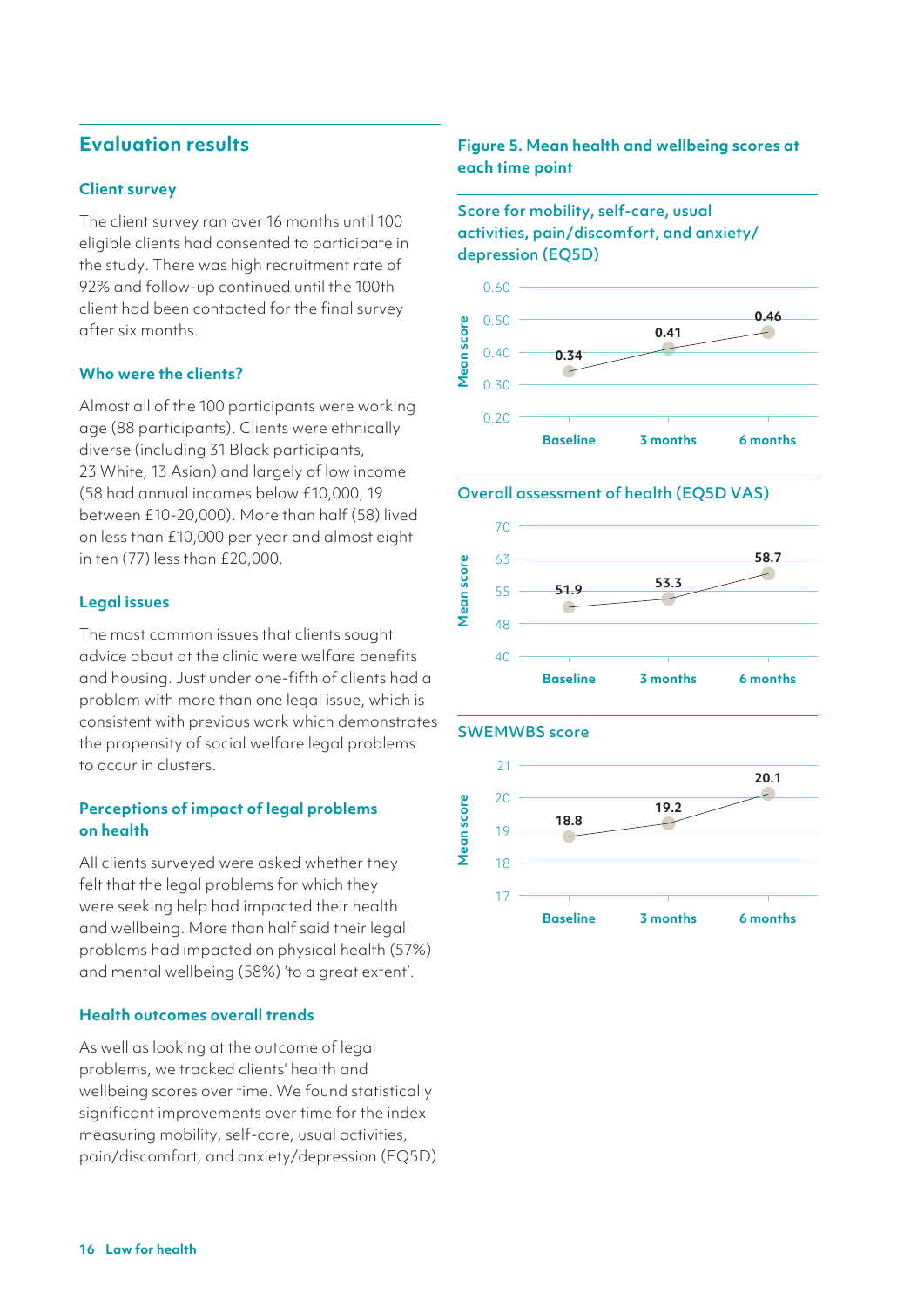as well as global assessment of health (EQ5D VAS) (Figure 5). The mental wellbeing score (SWEMWBS) also showed an upward trend over time, although this was not statistically significant.

#### **Legal outcomes**

Our survey approach tracked the outcome of legal problems and all clients were asked whether their legal problems were still ongoing at the time of follow-up. After three months, just under three-quarters (71%) of respondents reported their legal issue to be ongoing and after six months this proportion had dropped to just under two-thirds (64%). At both time points, one quarter (25%) of respondents whose legal problems were ongoing had more than one legal problem at baseline. This reflects the often complex and lengthy nature of legal cases, particularly where multiple issues are involved.

#### **Health outcomes according to legal problem resolution**

Health and wellbeing scores at each followup time point were compared for people who reported their legal problems to be ongoing or resolved (adjusting for differences in baseline scores between the groups). At three months, there was no significant difference between the groups for any score. At six months, both the average health index score (EQ5D) and mental wellbeing (SWEMWBS) score were significantly higher (indicating better health) for respondents whose legal problems had been resolved compared with those whose problems were ongoing.

#### **Respondents' experiences of health change**

Participants reported that receiving legal assistance had brought great relief and provided valued reassurance and support. Some respondents described feeling empowered as their concerns were being addressed, in contrast to feeling helpless when trying to tackle their legal issues alone.

66 The legal advice has made a huge impact and given us positive hope for the future. We are in a very strong and good position which has helped my whole family improve the physical and mental wellbeing. Without free legal advice, we would have not succeeded in our position today. [Respondent, Female, 35-49 years]

Where participants reported feeling their health had improved, this mainly related to improvements in mental wellbeing occurring as a result of progress in dealing with their legal problem(s). A wide range of improvements in psychological health were reported, including reduced stress and anxiety, greater peace of mind, better sleep, more energy, new hope and optimism, greater confidence and improved ability to cope with difficulties. Reducing the amount of medication being taken for anxiety and insomnia was also reported. Experiences of improved physical health were less common, but included better management of blood pressure due to reduced stress, people taking better care of their health and generally having a sense of greater wellbeing.

I have improved mentally due to having some peace after help to deal with my claims. I had nowhere to turn to and felt very vulnerable and afraid. [Respondent, Female, 50-64 years]

Where no overall change in health was experienced, this sometimes related to chronic health conditions that did not change, as well as issues in respondents' lives that were unrelated to the legal problem. Others had had mixed progress with their legal problems, with improvements in some areas but with other issues ongoing. Respondents were reassured and grateful for the legal support they received, but continually affected by ongoing welfare problems and other challenging life circumstances.

**66** Initially, after receiving legal advice, I was feeling a bit more optimistic and relaxed and was able to sleep properly… but because my situation hasn't really changed and due to other factors like problems at work… and my application for tax credits being rejected, I've been having a lot of sleepless nights again and feeling down on most days. [Respondent Female, 35-49 years]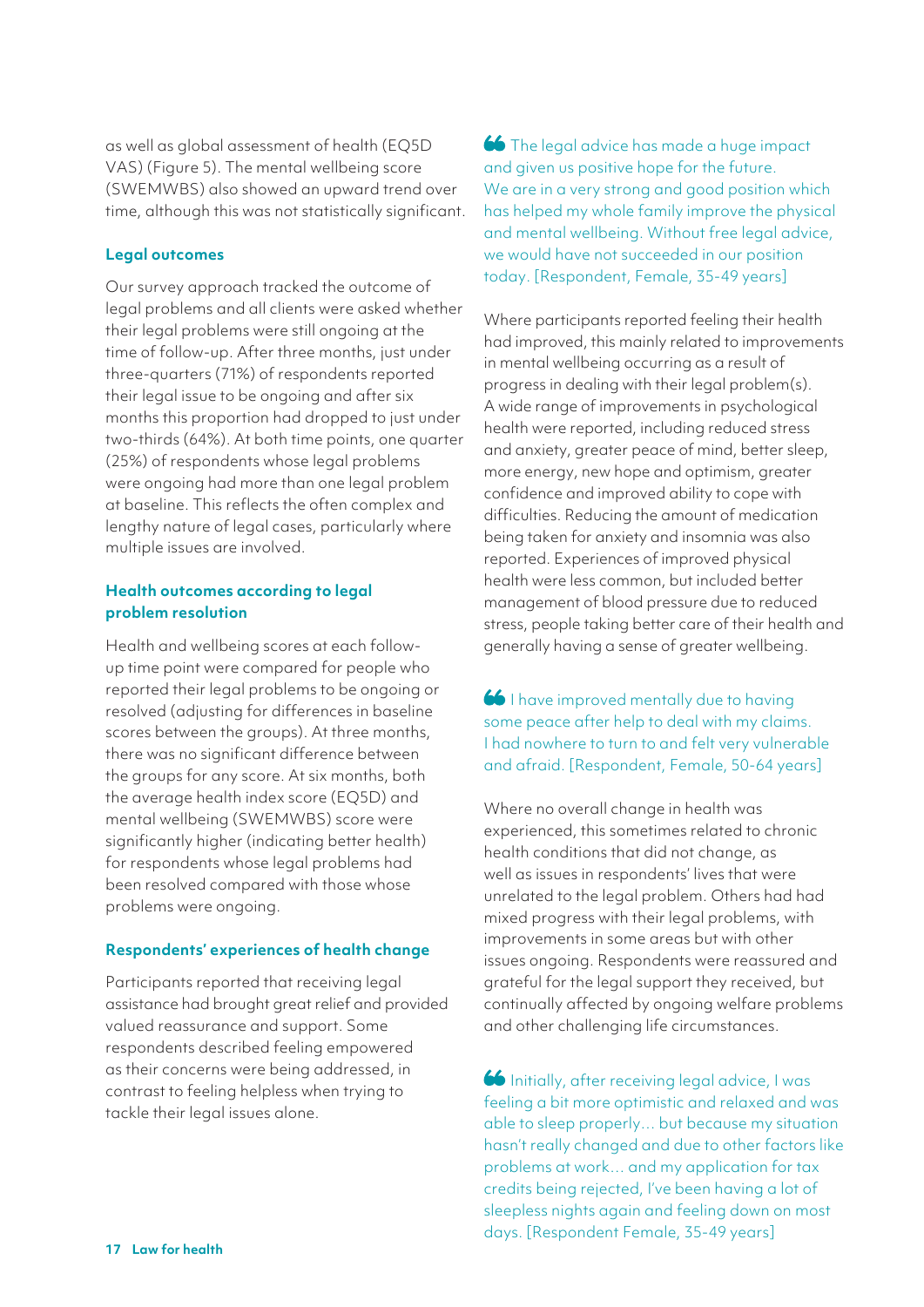# **GP interviews**

### **The role of GPs in addressing social welfare issues**

All five GPs working in the practice took part in interviews. They all reported encountering social welfare legal issues among their patients on a regular basis, including problems with housing, finances, immigration, employment and domestic violence. Patients would approach them for help with filling out forms, writing letters and mediating in disputes with schools, landlords and workplaces. Reasons for patients raising these issues with their GPs included people not knowing where else to go, not being able to afford legal assistance and having little confidence or resilience to cope alone. A significant proportion of the GPs' work involved addressing these social welfare issues, which would often present as health problems in the first instance.

# If there's some kind of acute crisis going on, then often the legal problem would be manifested in some kind of mental health symptoms – stress and depression. So, that's…that's common. [GP 4]

The GPs all recognised social welfare issues as significant underlying causes of illness among their patients. Most commonly they reported impacts on mental health, which in some cases were extreme, but also impacts on physical health due to poor living conditions. Patients' ability to take care of their own health was also affected, with stress and poor mental state preventing patients engaging with therapy or undergoing medical interventions like surgery.

GPs expressed their wish to support patients with having social welfare issues addressed. While providing active assistance was clearly felt to be beyond their remit as clinicians, they described signposting patients to other sources of support (including iLAC) and felt this signposting role was appropriate. Some questioned the need for greater involvement and emphasized the importance of individual responsibility in following up on referrals and accessing services. There were a number of practical challenges for GPs in knowing how to manage social welfare

issues: time pressures of the job made it difficult to explore patients' needs fully, and with welfare issues being outside their expertise it was hard to be sure of the most appropriate course of action. Community services were also limited in number and turning over at a rapid rate, therefore knowing where to refer patients was not straightforward.

It's difficult you know, there's so much stuff for us to know, and we obviously have to know a bit about legal issues, but it's sometimes difficult to keep it all in your mind. [GP 2]

#### **The role of legal advice in the healthcare setting**

The GPs were all positive about having the iLAC legal clinic on site and felt supported by it in a number of ways. Having a source of legal expertise to draw on was reassuring and gave them confidence that the right thing was being done for patients and that any welfare issues would be appropriately addressed. They also described the value of the clinic in addressing social determinants of health, which could contribute to improved patient health and wellbeing. GPs reported patients returning feeling better and happier after receiving legal assistance, which had helped them cope with daily hardship. Alleviating patients' stress and improving their living conditions were outcomes of the legal service felt to be particularly important in supporting health. In an area of high deprivation, the GPs all felt the initiative was important and some wished it to be expanded more widely.

As medics we can sort of treat the symptoms… But ultimately you've got to try to fix the source of the stress, really. And that's a social thing. Well, when it is a social thing it needs a social process. [GP 3]

The GPs felt that having the clinic on site was valuable in helping patients to access the legal assistance they needed. They thought co-location would improve attendance, being somewhere patients already visited and felt comfortable seeking help; patients would also gain confidence to attend due to the caring environment and the personal recommendation from GPs.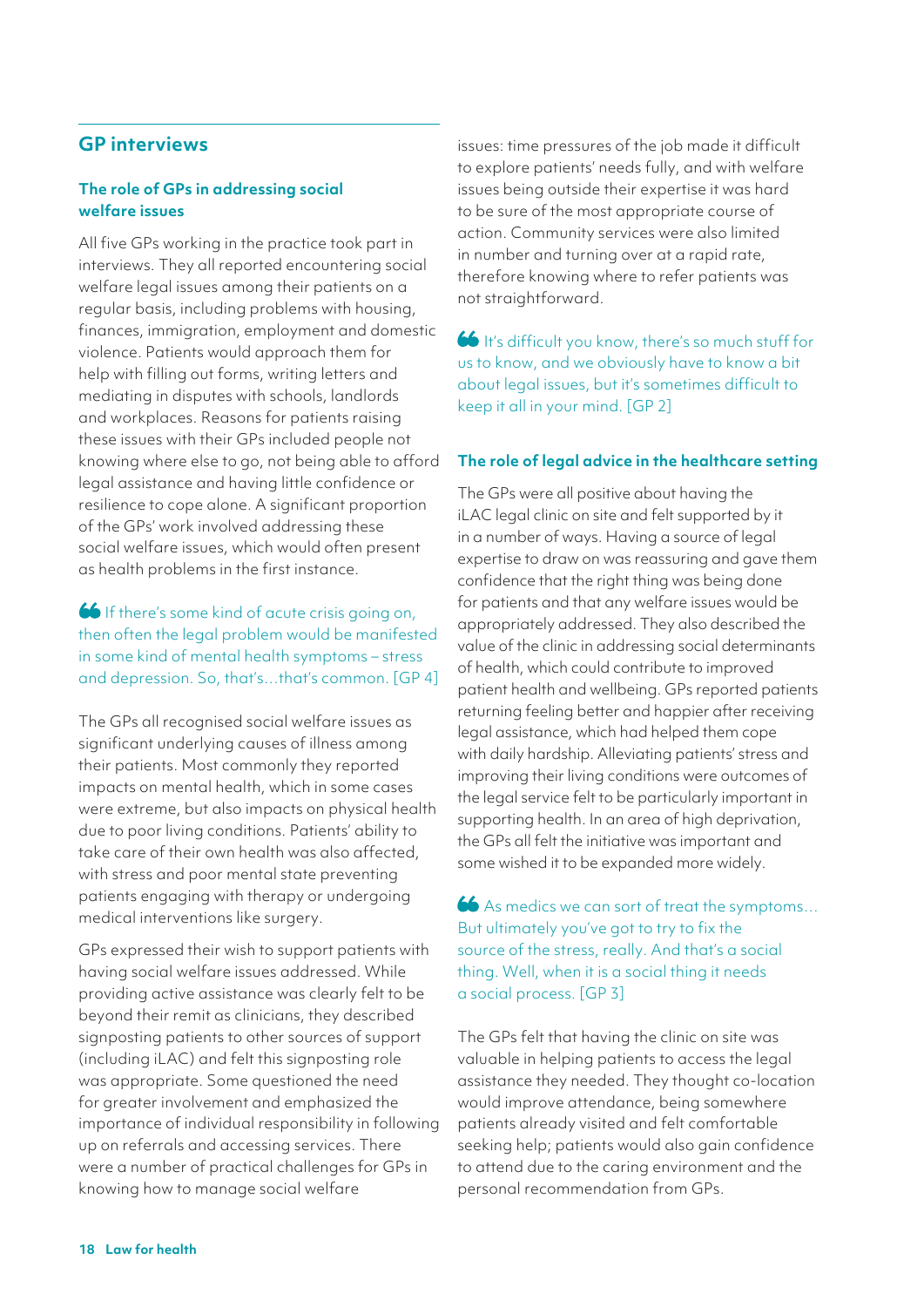#### **Experiences of collaborative working**

The personal aspect of having the legal clinic delivered on site was helpful to GPs in different ways. Having contact with the legal advisers made the service feel familiar and available, and knowing the staff personally gave the GPs confidence in recommending the service to patients. Seeing the legal team around also raised awareness of the service in their own minds, meaning they were more likely to think of making referrals.

## 66 The personal touch has been really helpful. getting to know people's faces… I guess that's helped because you feel like you are more on hand. [GP 1]

There were various challenges for the GPs in developing working connections with the legal service. The practice had a high use of locum GPs, and due to continuous staff turnover it was difficult to embed particular ways of working or create much awareness of the service among locum doctors. Even though the regular GPs were aware of the legal service it was felt to be sometimes under-utilised, largely due to the time pressures on medical professionals but also because it was an unaccustomed way of working. While personal relationships seemed good between the medical and legal teams, working together on individuals' cases could sometimes present challenges due to differences of opinion on patients' capabilities and best interests.

You're talking about quite a significant kind of behavioural change, and indeed maybe even cultural change, in getting people to refer to a new service. [GP 4]

# **Conclusions**

The survey found significant improvements in quality-of-life scores overall during the six months following initial receipt of legal assistance.

Legal problem resolution was associated with significantly greater improvements in two of the health and wellbeing scores. This pattern was

reflected in participants' free-text comments in the survey, which highlighted experience of improved health where there had been positive progress with legal issues (particularly benefits to mental wellbeing). Without an external comparison group however, these changes could have been influenced by the effects of bias. A similar pattern was found in a quasiexperimental study of a comparable intervention, which found improvements in mental wellbeing for participants whose situations improved within a three months period (48).

Interviews with GPs in this study highlighted the value of the partnership as a resource to assist healthcare professionals in managing patients' non-medical, health-harming needs. This positive contribution to patient care has been indicated in other studies of healthcare professionals' views on similar service models (25, 49). Key themes relating to implementation align with studies in similar UK settings, including the need for promotion to raise awareness of the service, challenges developing engagement from healthcare professionals (in part due to high staff turnover and workload), and the importance of feedback on outcomes of legal referrals (49, 50).

Partnerships between healthcare and legal services are championed internationally as a means of supporting the wellbeing of the most disadvantaged in society. They exist in many different healthcare settings and provide assistance on a wide range of social welfare legal issues to diverse patient groups (18, 51, 52). This diversity has not been explored in research assessing the impacts of Health Justice Partnerships and may be important in determining how interventions work, for whom and in what circumstances. Exploring the impacts of these partnerships on health, healthcare systems and health inequalities remains a priority for research in this area. Greater understanding of the different service models and considerations for successful implementation are also needed in order to inform adoption and spread of these initiatives.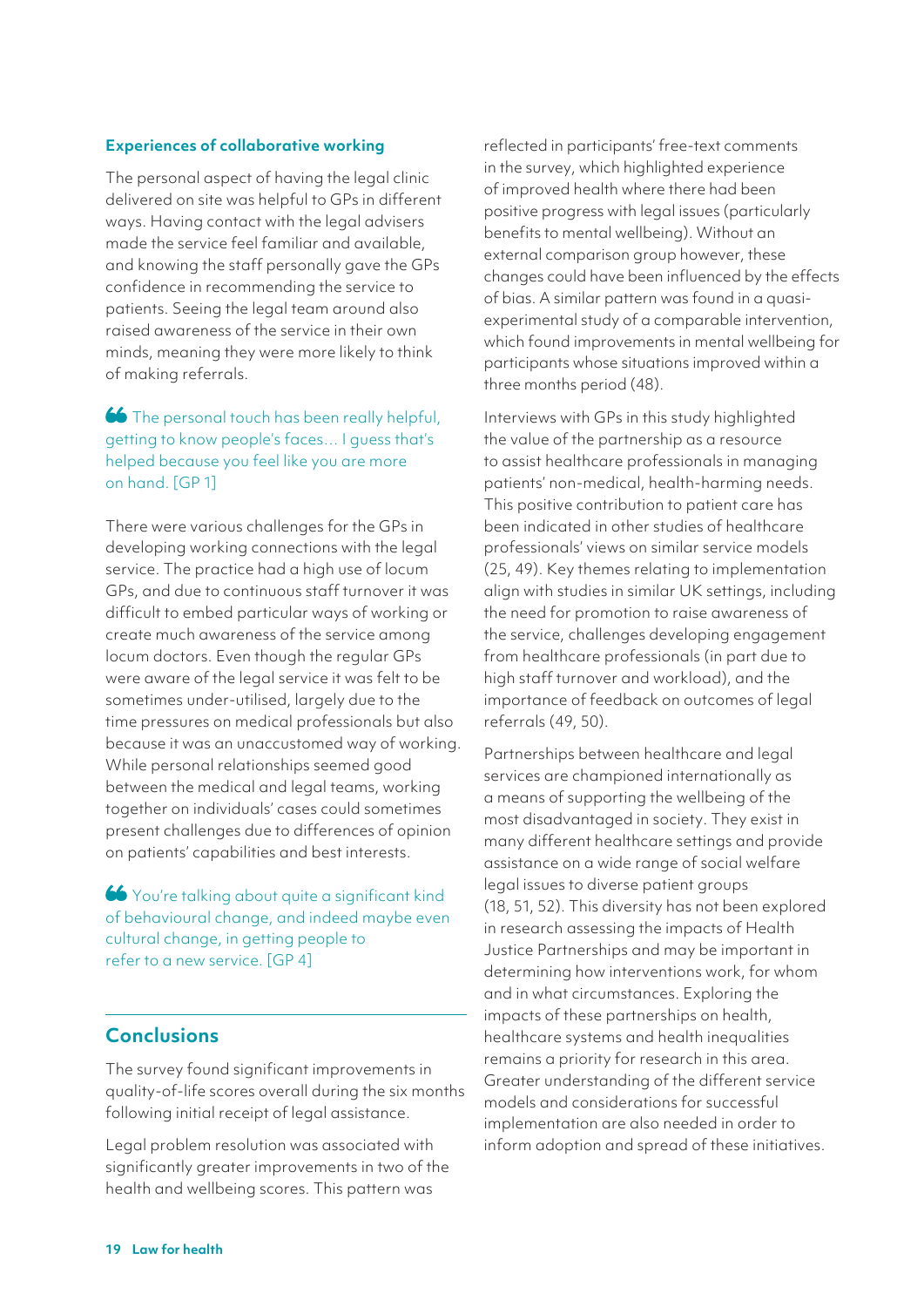# **Bibliography**

- 1 Genn, H. (2019). When Law is Good for Your Health: Mitigating the social determinants of health through access to justice. Current Legal Problems, 72(1):159 – 202.
- 2 Advice Services Alliance (2017). The Advice Quality Standard
- 3 Finn, D. & Goodship, J. (2014). Take-up of benefits and poverty: an evidence and policy review. Centre for Economic and Social Inclusion. Available from: https://www.researchgate.net/publication/272786560
- 4 Organ, J. & Sigafoos, J. (2018). The impact of LASPO on routes to justice. Equality and Human Rights Commission.
- 5 Genn, H. (1999). Paths to Justice: What People Do and Think about Going to Law. Oxford: Hart Publishing.
- 6 Pereira, I., Perry, C., Greevy, H. & Shrimpton, H. (2015). The Varying Paths to Justice: Mapping problem resolution routes for users and non-users of the civil, administrative and family justice systems. Ministry of Justice.
- 7 Barnes, M.C., Donovan, J.L., Wilson, C., Chatwin, J., Davies, R., Potokar J., Kapur, N., Hawton, K., O'Connor, R. & Gunnel, D. (2017) Seeking help in times of economic hardship: Access, experiences of services and unmet need. BMC Psychiatry, 17(84).
- 8 Balmer, N. (2013). English and Welsh Civil and Social Justice Panel Survey: Wave 2. Legal Services Commission.
- 9 Franklyn, R., Budd, T., Verrill, R. & Willoughby, M. (2017). Findings from the Legal Problem and Resolution Survey, 2014 – 15. Ministry of Justice.
- 10 Pleasence, P., Balmer, N.J. & Buck, A. (2008). The health cost of civil-law problems: Further evidence of links between civil-law problems and morbidity, and the consequential use of health services. Journal of Empirical Legal Studies, 5(2):351 – 73
- 11 Bell, R. (2017). Psychosocial pathways and health outcomes: Informing action on health inequalities. The Institute of Health Equity.
- 12 Popay, J., Kowarzik, U., Mallinson, S., Mackian, S. & Barker, J. (2007). Social problems, primary care and pathways to help and support: Addressing health inequalities at the individual level. Part I: The GP perspective. Journal of Epidemiology and Community Health, 61:966 – 71.
- 13 Citizens Advice and the Royal College of General Practitioners (2018). Advice in practice: Understanding the effects of integrating advice in primary care settings. Citizens Advice.
- 14 Parkinson, A. & Buttrick, J. (2015). The Role of Advice Services in Health Outcomes: Evidence Review and Mapping Study. The Low Commission & Advice Services Alliance.
- 15 Marmot, M., Allen, J., Goldblatt, P., Boyce, T., McNeish, D., Grady, M. (2010) Fair Society, Healthy Lives: The Marmot Review. The Institute of Health Equity.
- 16 Marmot, M., Allen, J., Boyce, T., Goldblatt, P., Morrison, J. (2020) Health Equity in England: The Marmot Review 10 Years On. The Institute of Health Equity.
- 17 Jarman, B. (1985) Giving advice about welfare benefits in general practice. British Medical Journal, 290:522 – 6.
- 18 Beardon, S. & Genn, H. (2018). The Health Justice Landscape in England and Wales: Social welfare legal services in health settings. UCL Centre for Access to Justice.
- 19 Beardon, S., Woodhead, C., Cooper, S., Ingram, E., Genn, H. & Raine, R. (2021). International Evidence on the Impact of Health-Justice Partnerships: A Systematic Scoping Review. Public Health Reviews, 42(1603976).
- 20 Beardon, S., Woodhead, C., Cooper, S., Ingram, E., Genn, H. & Raine R. (unpublished). Implementation of Health-Justice Partnerships: a systematic scoping review and analysis using the General Theory of Implementation. Pre-print available from the Open Science Framework: https://osf.io/5vz48/
- 21 Bradley, L. (2011) Legal support as enhanced treatment. The Strategic Society Centre
- 22 Burrows, J., Baxter, S., Baird, W., Hirst, J. & Goyder, E. (2011). Citizens advice in primary care: A qualitative study of the views and experiences of service users and staff. Public Health, 125:704 – 10
- 23 The Low Commission (2014). Tackling the Advice Deficit: A strategy for access to advice and legal support on social welfare law in England and Wales. Legal Action Group.
- 24 Logan Green, L. & Sandbach, J. (2017). Justice in free fall. Legal Action Group.
- 25 Carrick, K., Burton, K. & Barclay, P. (2017). Forecast Social Return on Investment Analysis on the Co-location of Advice Workers with Consensual Access to Individual Medical Records in Medical Practices. Improvement Service Scotland.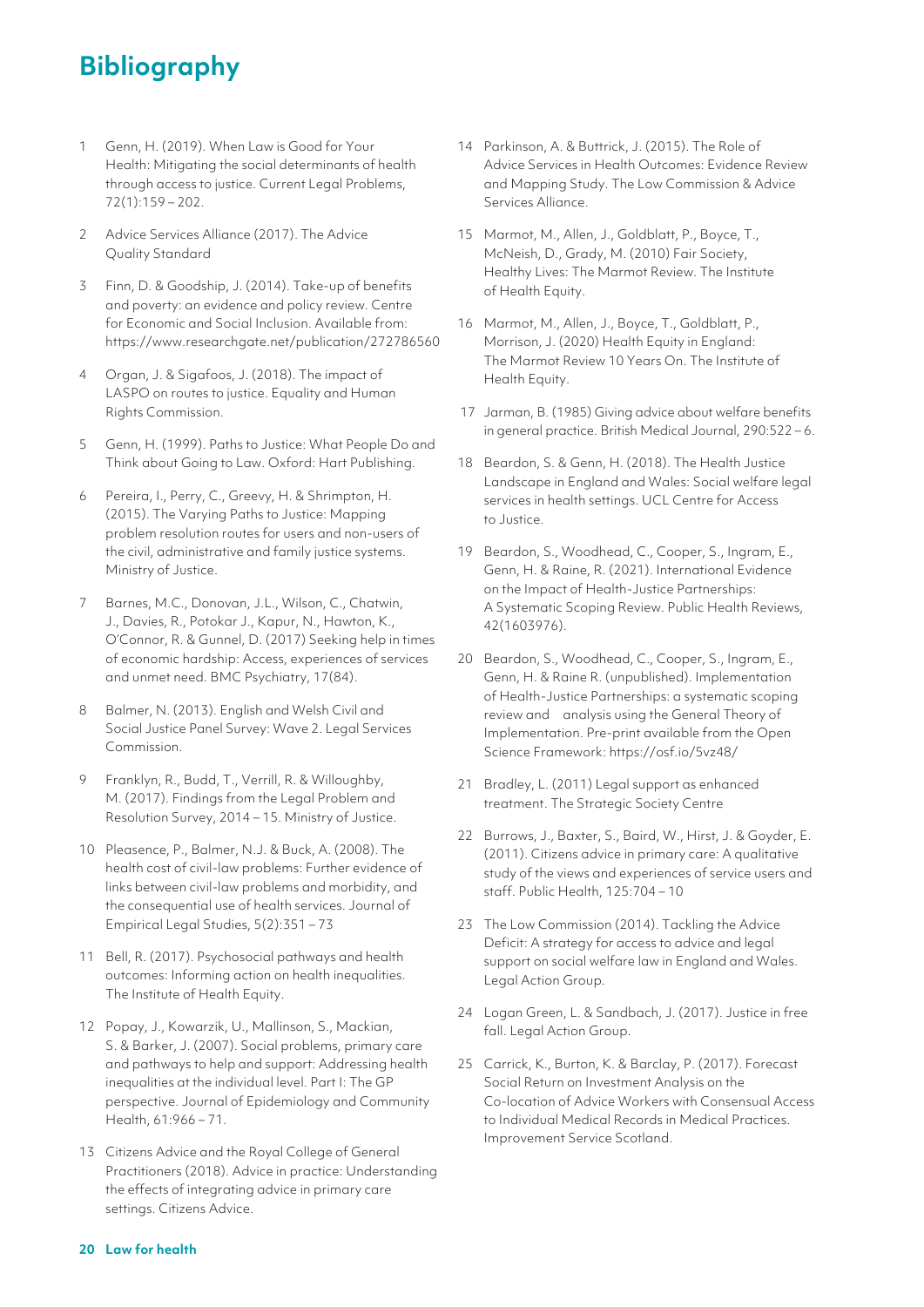- 26 Allmark, P., Baxter, S., Goyder, E., Guillaume, L. & Crofton-Martin, G. (2013). Assessing the health benefits of advice services: Using research evidence and logic model methods to explore complex pathways. Health and Social Care in the Community,  $21(1):59-68.$
- 27 Iacobucci, G. (2014). GPs increasingly have to tackle patients' debt and housing problems. BMJ, 349:g4301.
- 28 Fairak, A. (2018). The roadblock to recovery: How mental health practitioners deal with people's practical problems in England. Citizens Advice.
- 29 Lawton, E. (2014). A History of the Medical Legal Partnership Movement. Community Health Forum
- 30 Forell, S. (2018) Mapping a new path: The health justice landscape in Australia, 2017. Health Justice Australia.
- 31 Bateman, N. (2008) Just what the doctor ordered: Welfare benefits advice and healthcare. Age Concern England.
- 32 Springfield Advice and Legal Representation Project (1986). The Advice and Legal Representation Project at Springfield Hospital: 1982 – 1985: an evaluation. King's Fund Publishing Office.
- 33 Welsh Government (2015). An assessment of the implementation of the "Better Advice, Better Lives" scheme: Final Report. Welsh Government Social Research.
- 34 Sinclair, J. (2017). The Deep End Advice Worker Project: embedding an advice worker in general practice settings. Glasgow Centre for Population Health.
- 35 Reed, S., Gopfert, S., Wood, S., Allwood, D., Warburton W. (2019) Building healthier communities: the role of the NHS as an anchor institution. The Health Foundation.
- 36 Hudson-Sharp, N., Munro-Lott, N., Rolfe, H. & Runge, J. (2018). The impact of welfare reform and welfareto-work programmes: an evidence review. Equality and Human Rights Commission.
- 37 Oxfam (2013). The true cost of austerity and inequality: UK Case Study. Oxfam International.
- 38 Amnesty International (2016). Cuts that Hurt: The impact of legal aid cuts in England on access to justice. Amnesty International UK.
- 39 Youth Access (2018). A travesty of justice? Young people's access to legal aid.
- 40 Kousoulis, A. et al. (2020). The COVID-19 Pandemic, Financial Inequality and Mental Health. Mental Health Foundation.
- 41 Iacobucci, G. (2014). GPs' workload climbs as government austerity agenda bites. BMJ, 349:g4300.
- 42 Department of Health and Social Care (2021). Integration and Innovation: working together to improve health and social care for all. Crown Copyright.
- 43 Ministry of Justice (2019). Post-Implementation Review of Part 1 of the Legal Aid, Sentencing and Punishment of Offenders Act 2012 (LASPO). Crown copyright.
- 44 Ministry of Justice (2019). Legal Support: The Way Ahead. An action plan to deliver better support to people experiencing legal problems. Crown copyright.
- 45 UK Government (2012). Legal Aid, Sentencing and Punishment of Offenders Act 2012. Available from: https://www.legislation. gov.uk/ukpga/2012/10/ contents/enacted
- 46 The EuroQol health-related quality of life measure (EQ-5D-5L), a two-part questionnaire which assesses health across a range of domains; the Short Warwick-Edinburgh Mental Wellbeing Scale (SWEMWBS), which assesses thoughts and feelings.
- 47 Health-related quality of life: EQ5D index score and EQ5D Visual Analogue Scale (VAS) score. Mental wellbeing: Shortened Warwick-Edinburgh Mental Well-being Scale (SWEMWBS) metric score.
- 48 Woodhead, C., Khondoker, M., Lomas, R. & Raine, R. (2017). Impact of co-located welfare advice in healthcare settings: prospective quasi-experimental controlled study. British Journal of Psychiatry, 211(6):388 – 95.
- 49 Greasley, P. & Small, N. (2005). Establishing a welfare advice service in family practices: Views of advice workers and primary care staff. Family Practice, 22:513 – 9.
- 50 Woodhead, C., Collins, H., Lomas, R. & Raine, R. (2017). Co-located welfare advice in general practice: A realist qualitative study. Health and Social Care in the Community, 25:1794 – 804.
- 51 Regenstein, M., Trott, J. & Williamson, A. (2017). The State of the Medical-Legal Partnership Field: Findings from the 2016 National Center for Medical-Legal Partnership Surveys. National Center for Medical Legal Partnership.
- 52 Forell, S.F. & Nagy, M. (2019). Joining the dots: 2018 census of the Australian health justice landscape. Health Justice Australia.